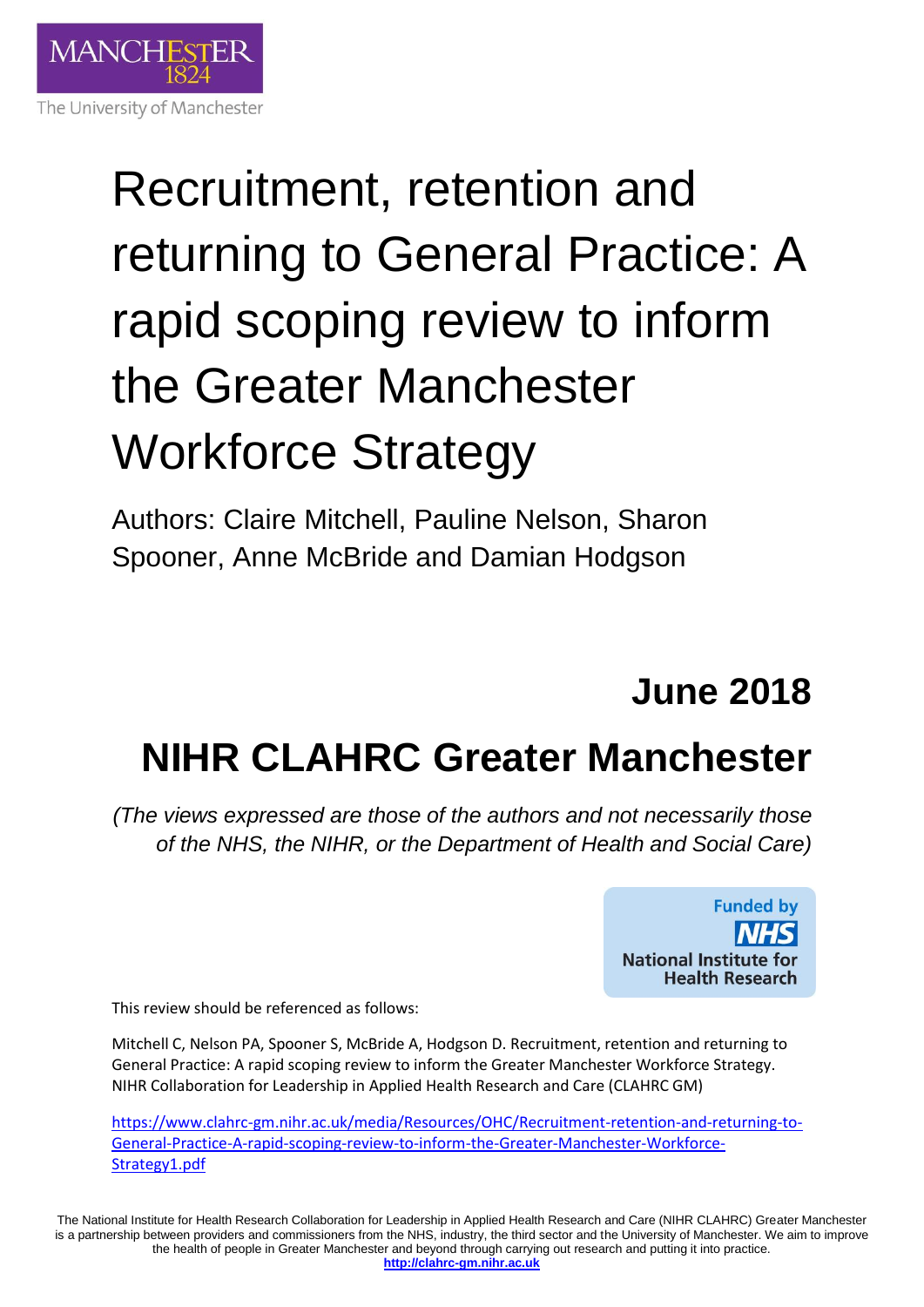## **Table of Contents**

| 1.                                                                                             |  |  |
|------------------------------------------------------------------------------------------------|--|--|
| 2.                                                                                             |  |  |
|                                                                                                |  |  |
|                                                                                                |  |  |
| 'Increasing the flow': recruitment of undergraduates to foundation programme doctors and<br>3. |  |  |
|                                                                                                |  |  |
|                                                                                                |  |  |
|                                                                                                |  |  |
| 4.                                                                                             |  |  |
| 5.                                                                                             |  |  |
| 6.                                                                                             |  |  |
| 7.                                                                                             |  |  |
| 8.                                                                                             |  |  |
| 9.                                                                                             |  |  |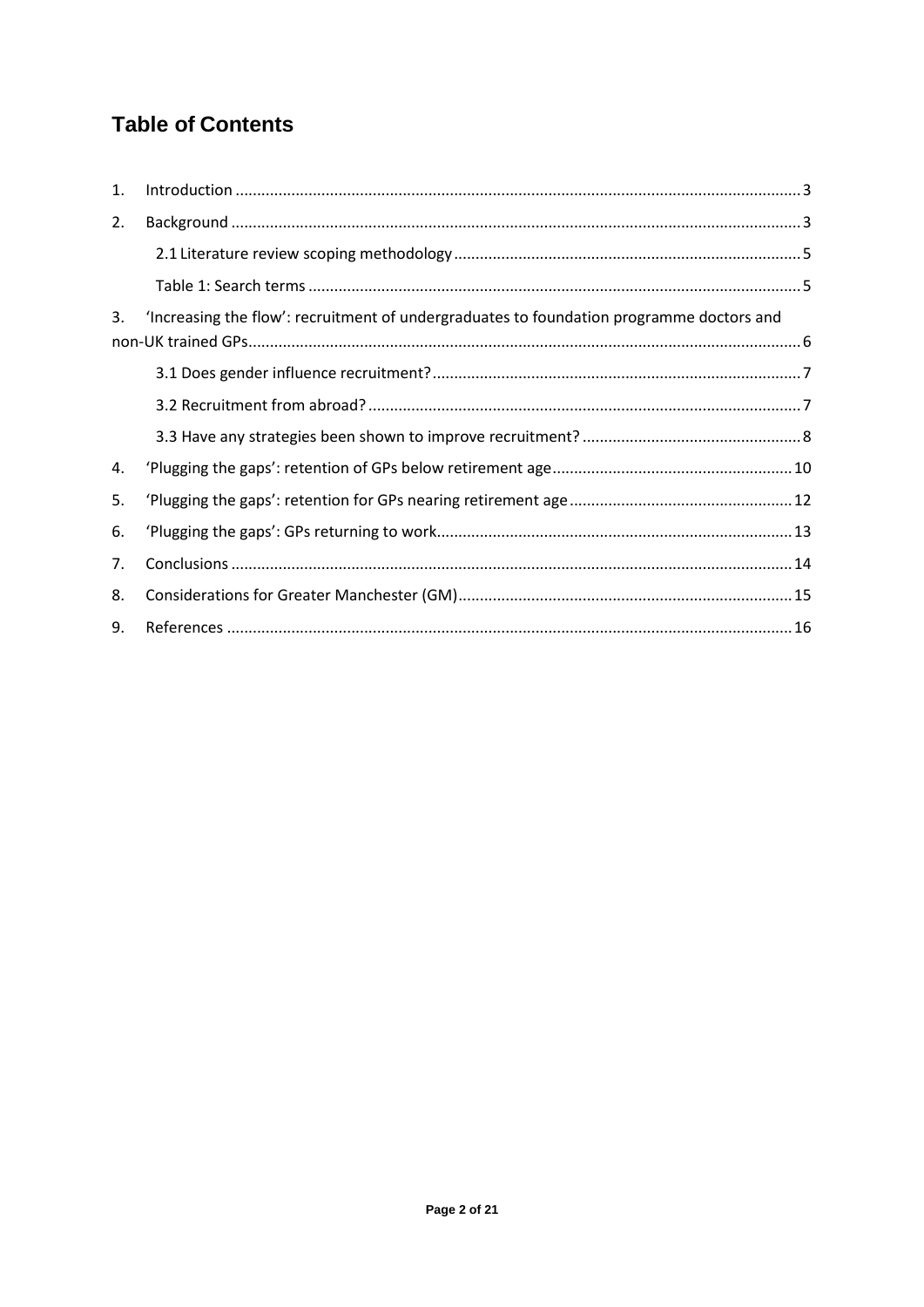#### <span id="page-2-0"></span>**1. Introduction**

This broad scoping review of the literature on General Practitioner (GP) recruitment, retention and returning to work has been carried out to understand contextual factors and pressures affecting the GP workforce and underpin an evaluation in Greater Manchester (GM). The Greater Manchester Health and Social Care Partnership (GM HSCP) is seeking to re-design GM primary care and has engaged the National Institute for Health Research Collaboration for Leadership in Applied Health Research and Care Greater Manchester (NIHR CLAHRC GM) to identify key factors affecting the recruitment and retention of GPs in the region and strategies that may address associated challenges. It is hoped that the evaluation will assist GMHSCP with plans to enable sustainable provision of primary care services to address the needs of the GM population. This review describes the literature on this topic originating mainly from England and the UK, with some international studies where relevant. This report will use the Spooner, Fletcher, Anderson and Campbell  $(2018)^1$ 'pipeline' analogy to frame the findings, where 'increasing the flow' relates to recruitment and 'plugging the gaps' relates to retention and return to work.

#### <span id="page-2-1"></span>**2. Background**

General practice across England is facing unprecedented and well- documented pressures <sup>2-</sup>  $4$  involving management of an ageing population that is living longer with a complex range of long-term, multiple conditions, as well as increasing patient expectations of what primary care can deliver. <sup>56</sup> These issues are compounded by a drive to move the delivery of care from acute services to community settings,<sup>7</sup> the demands of GP-led commissioning as well as reduced funding for primary care. $8$  General Practitioner numbers are falling $9$  and not keeping pace with workload demands,<sup>10 11</sup> with fewer newly qualified doctors choosing to enter primary care<sup>12</sup> and GPs leaving the profession early.<sup>13 14</sup>

The greater emphasis on delivering care in primary and community settings means a national need to increase the number of doctors training to be GPs. These numbers however continue to fall, with 1,340 less full time equivalent GPs from March 2016 to March 2018<sup>15</sup>, despite attempts to increase numbers being a longstanding government policy.<sup>916</sup> As well as retiring early or leaving the profession, GPs are choosing to work less than full-time or working as salaried GPs.<sup>17</sup> Being a GP partner and managing a practice has become less appealing, compounded by funding rules from 2004 bringing financial benefits to practices employing salaried GPs over partners. This has resulted in an increase in salaried GPs of over 400% in the last ten years. $8$  Areas with the fewest doctors tend to be those with the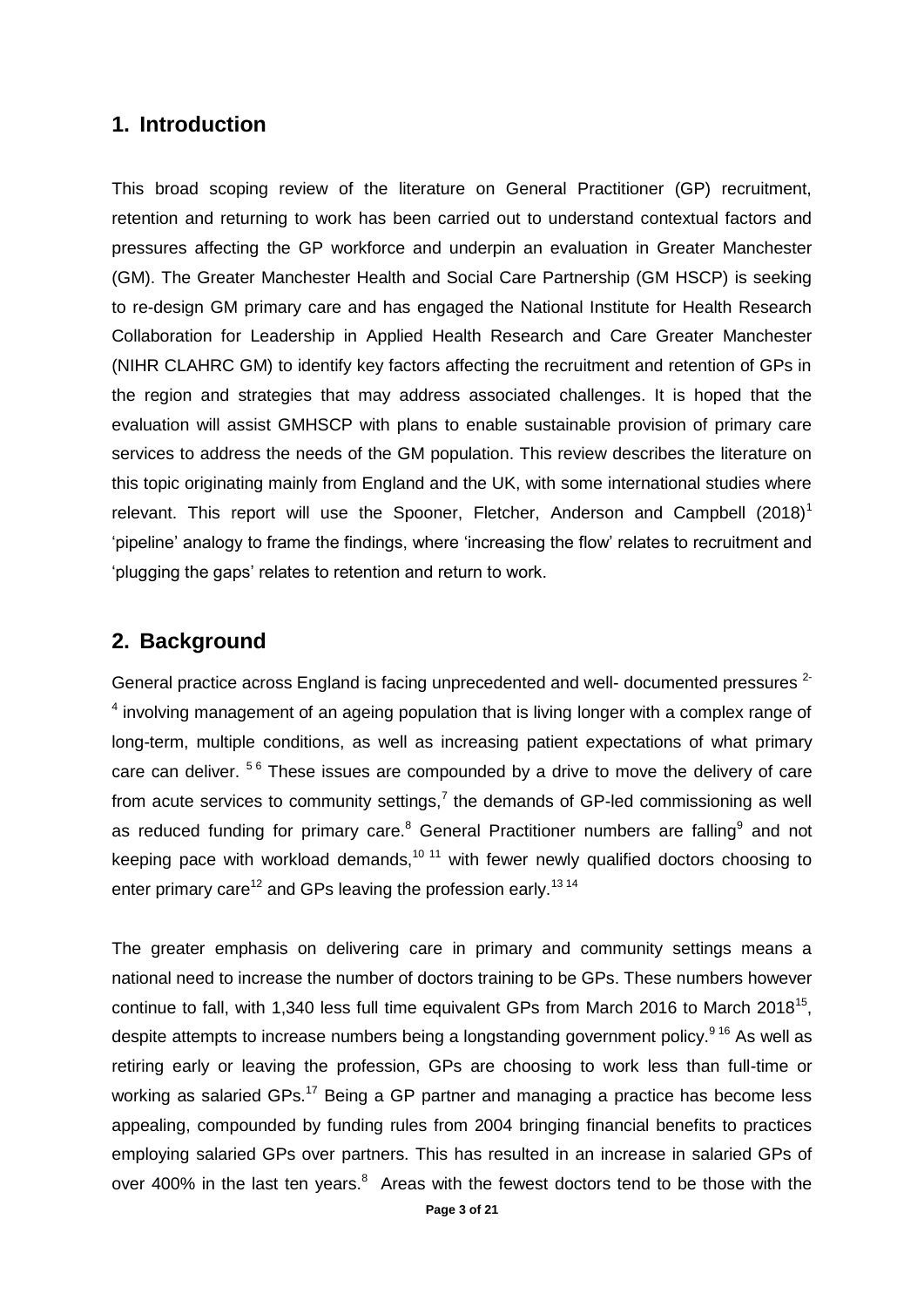highest deprivation and the greatest health inequalities.<sup>18</sup> The number of GPs nearing retirement age is high with 22% of the workforce over the age of  $55<sup>14-18</sup>$  In more deprived areas the over-55 workforce is much higher at  $40\%$ <sup>19</sup> The ninth GP Worklife survey (2018) found that 60% of GPs over the age of 50 intend to leave direct patient care within 5 years, $^{20}$ an issue which is likely to impact disproportionately on deprived areas<sup>19</sup>.

Nationally the issues of recruitment and retention in primary care were intended to be addressed via an increase in funding following the 2016 General Practice Forward View  $(GPFV).<sup>21</sup>$  This plan aimed to address key recruitment and retention issues in an effort to double the growth of GPs through a number of strategies: incentivising training to be a GP; development of multi-disciplinary teams; support to manage workloads with integration of health and social care; improvements to infrastructure and care re-design such as local collaboratives to implement new ways of working. The introduction of 'non-medical' health professional roles into primary care is one initiative to transform the service<sup>21</sup> and in particular to free up GP capacity.<sup>22</sup> This is not without its own challenges (described in related work by CLAHRC  $GM^{23}$ ) to ensure cohesive working where professional boundaries, work duplication and local needs should be considered.

A systematic review by Peckham, Marchand and Peckham carried out pre-GPFV in 2016<sup>24 25</sup> to examine the existing evidence on GP recruitment and retentions explored the main dimensions involved. The present follow-up scoping review builds on the work of Peckham and colleagues and importantly differs in three main ways by: 1) focusing on the more recent evidence available following publication of the GPFV; $^{21}$  2) including evidence related to undergraduate recruitment and return to work and 3) looking specifically at the GM context to help inform the regional workforce strategy. This review has identified three key challenges within the GP workforce across England, that we will describe using the pipeline analogy:<sup>1</sup>

- I. Recruitment: from undergraduates to foundation programme doctors and non-UK trained GPs 'increasing the flow'
- II. Retention: GPs nearing retirement age and those below retirement age 'plugging the gaps'
- III. Return to work: GPs who have been out of clinical practice 'plugging the gaps'

The next section describes the approach taken to reviewing the literature on GP recruitment, retirement, retention and returning to work.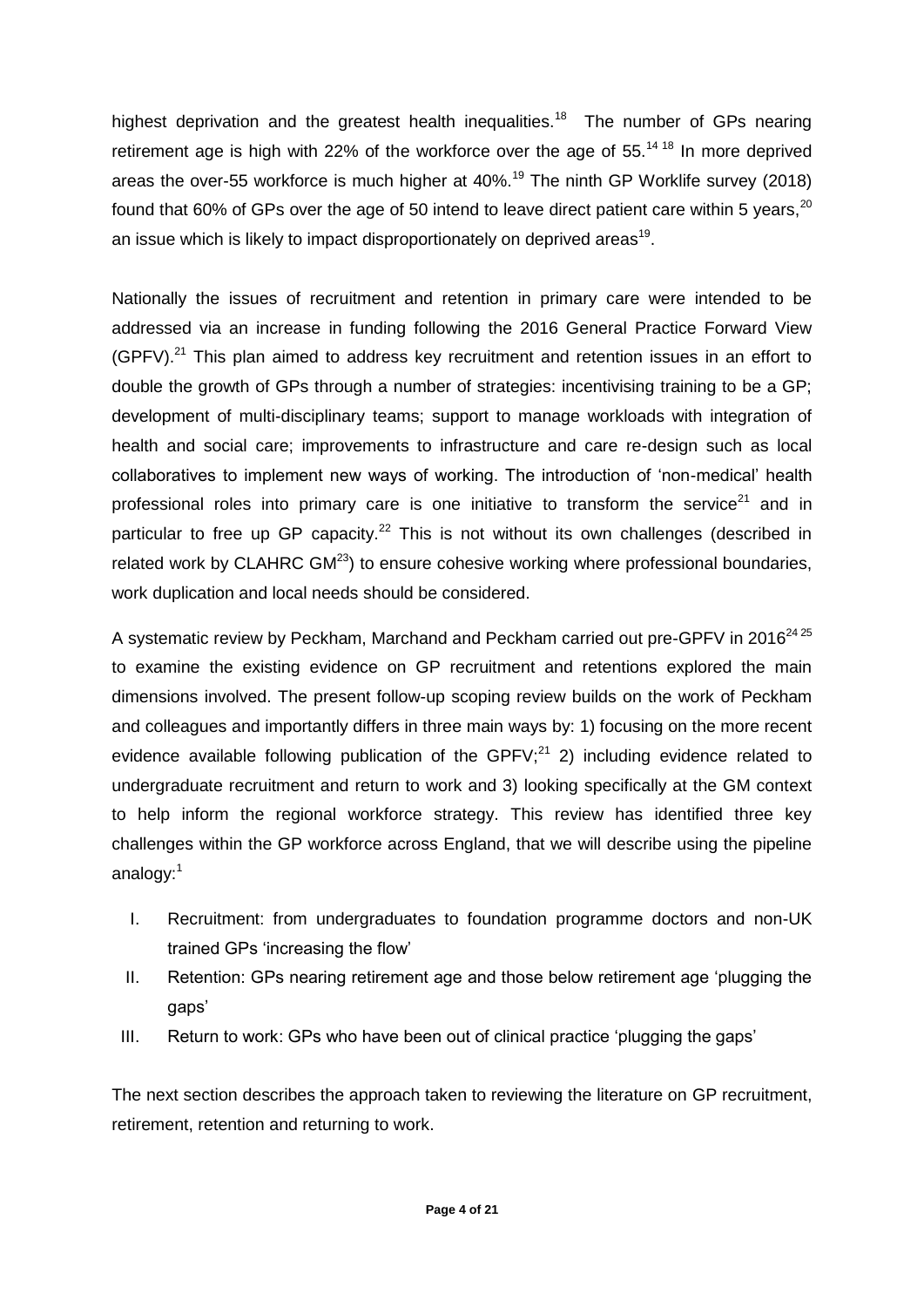#### <span id="page-4-0"></span>**2.1 Literature review scoping methodology**

Medical and social science databases (Medline/PubMed; PsycINFO; PROSPERO; ASSIA; CINAHL; Cochrane Library; Scopus; HMIC; AMED; Web of Science; Embase) and the grey literature (governmental, policy and health-related charity sources) were searched from 2010 (to capture the more recent literature relevant to the current GP workforce crisis) to the present. We carried out a structured search strategy (see Table 1 for search terms). The reference lists of retrieved papers were also hand searched as were key texts suggested by the research team whose expertise included general practice, workforce, health services and organisational research. We screened for relevance which enabled us to retrieve approximately 50 papers (including qualitative and quantitative studies) looking at the recruitment or retention of GPs. Included papers were mainly from England and the UK, with some from Europe, USA and Australia where inclusion was warranted because content was directly relevant to the English GP workforce context.

<span id="page-4-1"></span>*Table 1: Search terms*

| <b>General search terms:</b>                    | Combined with specific search terms: |
|-------------------------------------------------|--------------------------------------|
| General practitioner/GP                         | Recruitment                          |
| General practice                                | Recruitment strategies               |
| Primary care workforce                          | Retirement/early/planning            |
| Primary care doctor/practitioner/lead/physician | Quitting                             |
| Doctor                                          | Returning to work                    |
| Family doctor/practitioner/physician            | Retention                            |

Just over a third of the included studies were empirical studies; just under a third were policy and grey literature. The final third were secondary data analyses and reviews. The literature gives a comprehensive overview of the statistics and data around recruitment, retention and return to work, with many studies offering insight and narrative from interviews and surveys. While a number of potential strategies and solutions were proposed, few evaluations of effectiveness could be identified.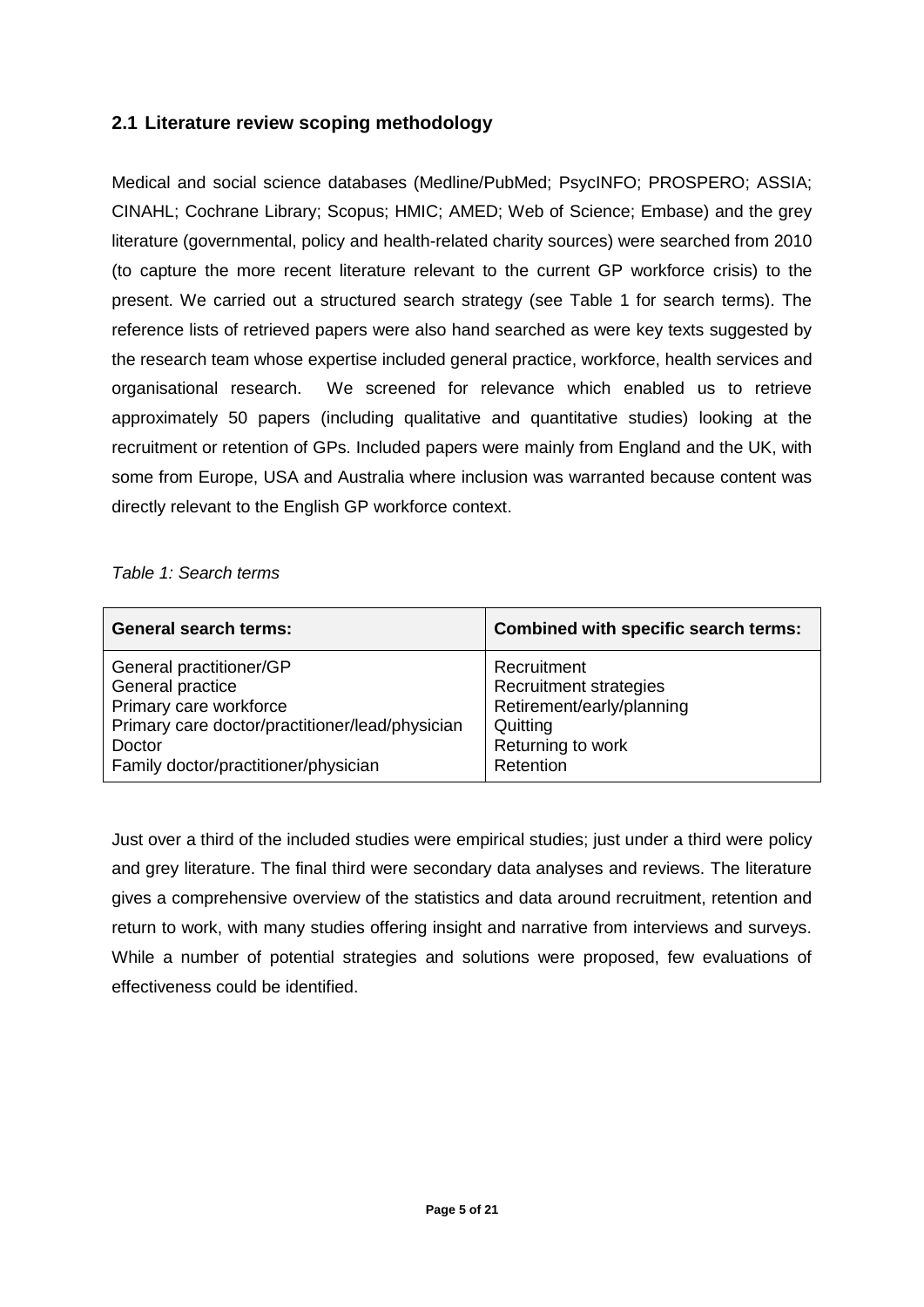## <span id="page-5-0"></span>**3. 'Increasing the flow': recruitment of undergraduates to foundation programme doctors and non-UK trained GPs**

The numbers of UK medical graduates choosing general practice remains low and was found to be decreasing in this recent national survey.<sup>16</sup> The scarcity of studies examining recruitment strategies from the 2016 systematic reviews<sup>25 26</sup> remain the same in 2018. Primarily, concern for recruitment centres around the fact that medical students are less likely than before to choose general practice as a first career with complex reasons underpinning this, including which medical school they attend.<sup>27</sup> There are many influences on medical undergraduates and a positive clinical placement experience can influence specialty.<sup>28</sup> Recent reports by the Royal College of General Practitioners (RCGP) and Health Education England (HEE) have identified that medical students report hearing a general denigration of GP work from other medical specialties during their undergraduate education when on placement. Reports published since the 2016 review indicate that up to 70% of medical students reported hearing derogatory comments about general practice or GPs during their clinical placements and 37% in medical school.<sup>29</sup> Primary care is reportedly described as 'lower status' despite the fact that 90% of patient interactions occur in primary care.<sup>30</sup> One study found evidence that such negative comments influenced career choice, leading the authors to propose a zero tolerance policy on undermining general practice in medical schools.<sup>31</sup> The RCGP college leaders suggest that there needs to be better collaboration across the medical profession to protect all professions from denigration.<sup>29</sup>

Since the Peckham et al. (2016) review<sup>25</sup> more work has been carried out to explore the complex reasons for poor recruitment of GPs. One study exploring junior doctors (foundation stage one) attitudes to a career in general practice gathered data from several small focus groups.<sup>32</sup> Thematic analysis found four main issues: on the one hand, better quality of life and job satisfaction were identified as positive attributes associated with general practice when compared to other medical specialities; on the other the future of the GP profession (including perceptions of lack of training, poor pay and increased workload), and the lack of respect associated with being a GP were identified as key concerns.<sup>32</sup> These findings were supported by another study looking at broader medical career choices, suggesting the need for a greater focus on how perceptions are formed in both medical school and medical working environments and also backed up by a survey of doctors about to become GPs.  $^{28\,33}$ Interestingly much of the literature and the research questions focus on the reasons why general practice is *not* being chosen, however there may be merit in considering why general practice *is* a choice for some and how this can inform national strategies to recruit pro-actively.<sup>34</sup>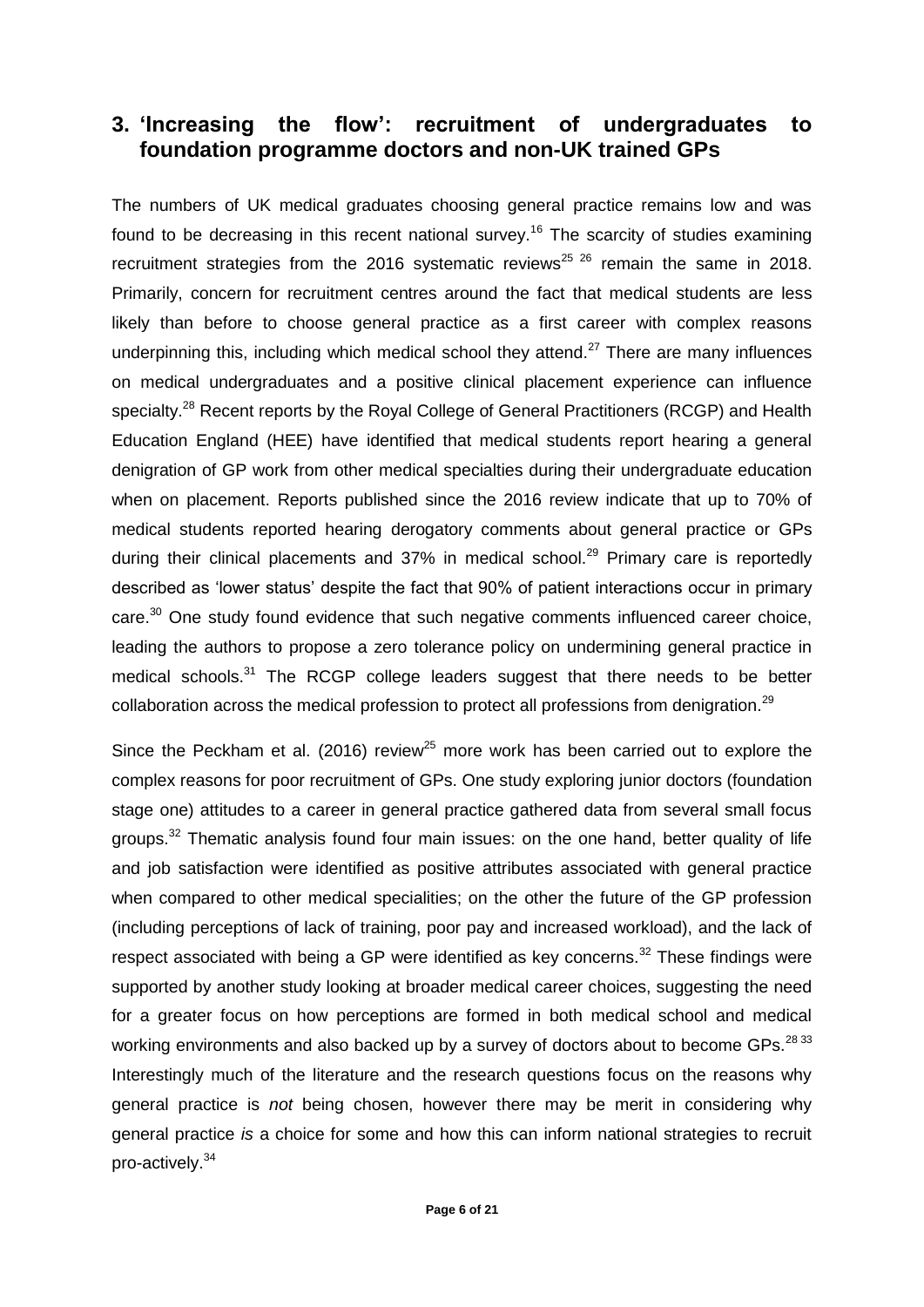#### <span id="page-6-0"></span>**3.1. Does gender influence recruitment?**

The Peckham et al., (2016) review reports that previously women may have been influenced by different factors to men when choosing their medical career, however beyond suggesting that both men and women now value a balanced lifestyle the impact of gender is not explored further.<sup>25</sup> Since that review additional information from the UK Medical Education Database has examined the characteristics of those who do choose to be a GP and whether this has the potential to develop strategies to improve GP recruitment.<sup>35</sup> Over half of all new medical students are female, with higher proportions of females choosing general practice.<sup>36</sup> Those most likely to apply to GP training were non-white females whose secondary level education was in the UK. These individual factors could be considered as potential targets for recruitment strategies as well as promoting this career to those outside of this demographic.<sup>35</sup> Although part-time working can still be seen as likely to affect career progression, there are now more women opting for general practice as it is seen as more family friendly, with flexible day-time hours.<sup>37</sup> Work looking at doctors' career paths has found that female doctors who drop out of hospital specialties such as paediatrics, due to working hours and other carer responsibilities, tend to then choose general practice. $38$ Recruitment strategies must also highlight the vast number of roles associated with general practice and GPs should not be portrayed as one homogenous group.<sup>39</sup> Gender is consequently an important factor in recruitment, which could lead to a need for even more doctors to meet the demand for flexible, part-time, salaried work.<sup>40</sup>

#### <span id="page-6-1"></span>**3.2. Recruitment from abroad?**

A large percentage of non-UK qualified GPs are employed in the United Kingdom, 21.1% of the total number of GPs. The areas that employ the most non-UK trained GPs are in Greater London and many in the East of England, with some in the North West and North East.<sup>19</sup> The areas with these higher proportions of non-UK trained GPs have more deprived populations; the GPs there tend to be older and more likely to work full time, with fewer resources and lower pay than their UK qualified colleagues.<sup>19</sup> New visa requirements following the exit from the European union are likely to restrict the ability of both European and non-European qualified doctors to work in England<sup>19</sup> with disproportionate consequences for deprived areas. Awareness of this at the highest levels of government<sup>41</sup> has led to a lifting of the cap on doctors' visas for non-EU doctors wanting to work in the UK.<sup>42</sup> The GPFV<sup>21</sup> international GP recruitment plan has been expanded<sup>43 44</sup> but as yet it is too early for evidence to accrue around the long-term benefits of these types of recruitment strategies. This may be a useful short-term solution, as there is considered to be a time lag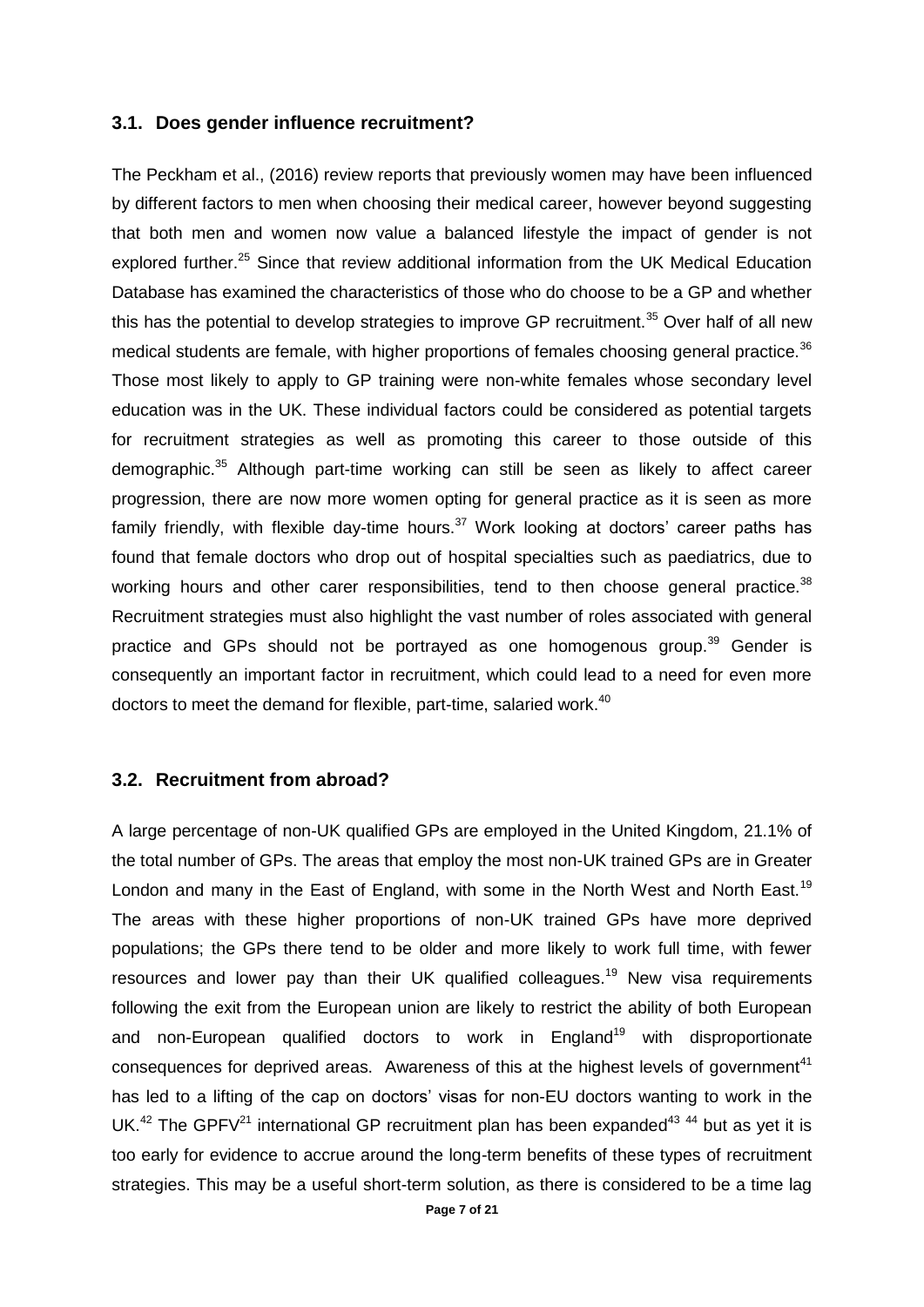in training sufficient UK doctors but longer-term monitoring of the benefits of this approach should be evaluated, which is why there is a need for local recruitment within England. The recruitment of GPs from outside of the UK was not part of the 10 point plan<sup>45</sup> and was not considered in the Peckham et al. (2016) review.<sup>25</sup> Verma et al. (2016)<sup>26</sup> looked at studies carried out in the USA and Australia where doctors taking posts in rural or underserved areas did not have restrictions on their working visas. This reported varying results but the studies did not offer comparison groups so limited conclusions could be drawn.

#### <span id="page-7-0"></span>**3.3.Have any strategies been shown to improve recruitment?**

A systematic review of strategies to recruit and retain GPs in rural areas in other countries reported a weak evidence base and only included quantitative studies with no qualitative evidence.<sup>26</sup> These studies were mostly carried out in the USA, Canada and Australia, particularly in rural locations but there are still some useful pointers to be gained from this research; mainly that training in under-served areas may be more likely to lead to doctors practising in those locations.<sup>46</sup> This strategy of placements in under-served areas has been taken forward more recently in the 2015 UK 10 Point Plan<sup>45</sup> to address immediate issues relating to the workforce. A study looking at GP recruitment in the UK also suggested that additional time spent in general practice as both undergraduate and postgraduate could improve recruitment $31$  but this has not yet been evaluated. A survey of those about to become GPs did suggest quality of GP experience in training influenced their choice of career.<sup>33</sup> We know from Peckham et al. (2016) that studies suggesting longer GP placements can improve knowledge about general practice but don't necessarily translate to increased recruitment.<sup>47</sup>

A collaboration between an NHS primary care organisation (PCO), Enfield CCG and University College London, to look at whether the closer connection between a health provider and academic institution would improve access to primary care, deliver service improvements and increase the number of GPs choosing to work in the area has been evaluated.<sup>48</sup> Project costs were found to be high and financial sustainability was a problem but there were improvements in recruitment of GPs to under-served areas; the authors report other similar collaborative ways of working have not been financially sustainable.<sup>49-51</sup>

Strategies to improve GP placement experience such as adequate remuneration, $30$  or GP involvement in undergraduate medical student selection and clinical teaching to counteract negative attitudes<sup>28</sup> may have long term impact but these have not yet been evaluated. It may be too soon for some potential strategies to be evaluated such as medical schools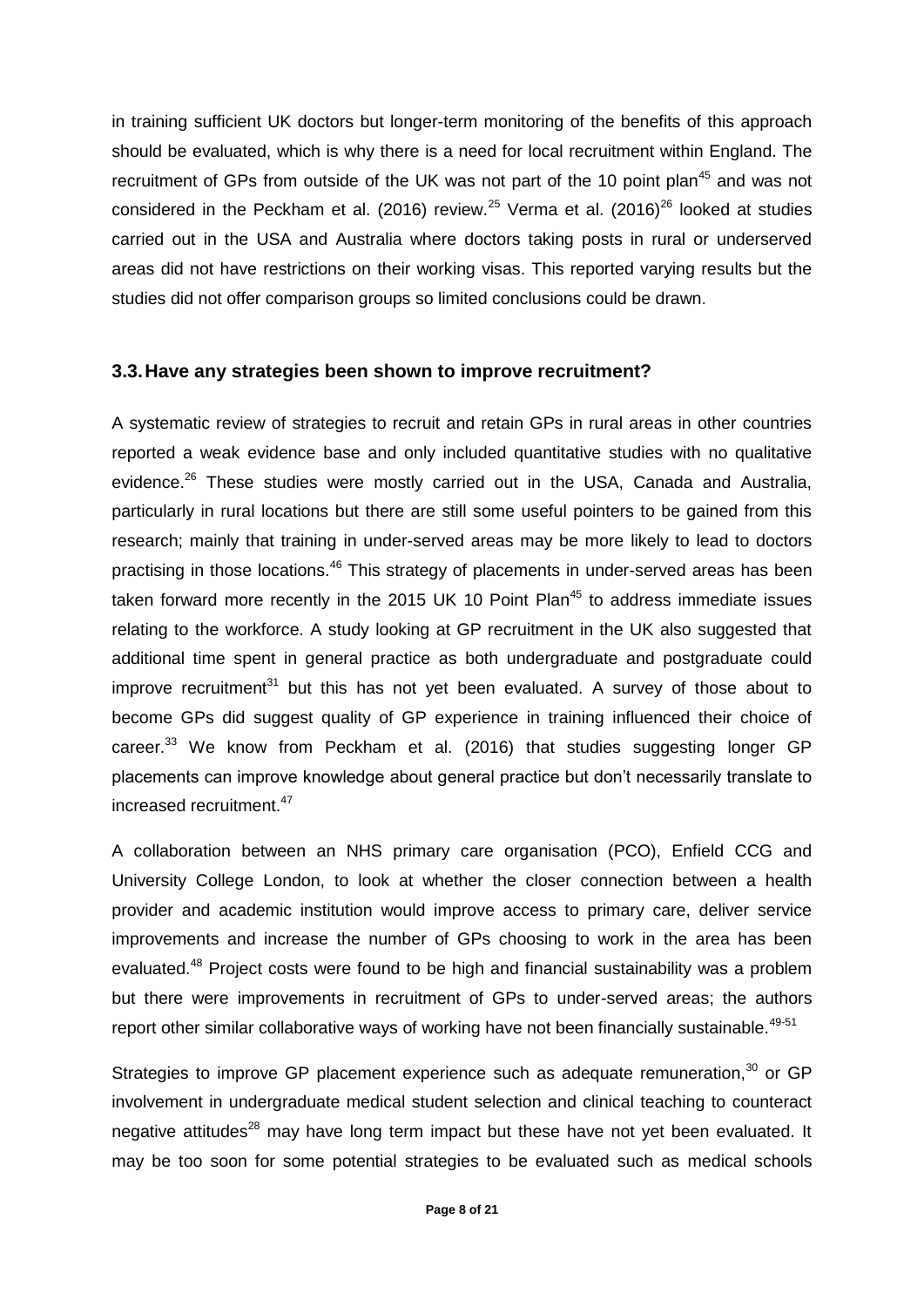engaging in outreach to primary and secondary schools to promote a positive understanding of general practice. $31$  This may also be the case with initiatives such as the writing competition run by GP Online and the RCGP to encourage more GPs and to spread a positive message about the profession.<sup>52</sup>

The RCGP has also suggested a need for collaboration between all medical professional bodies to ensure respect between all specialties of medicine and to ensure this best practice is clear to those working with medical students. $30$  There are GP societies in all UK medical schools supported by RCGP and pro-active social media communities and training through GP-led initiatives such as 'Next Generation GP', an initiative to inspire the next generation of GP leaders. While based on the research findings from surveys and qualitative interviews, these strategies have yet to be evaluated.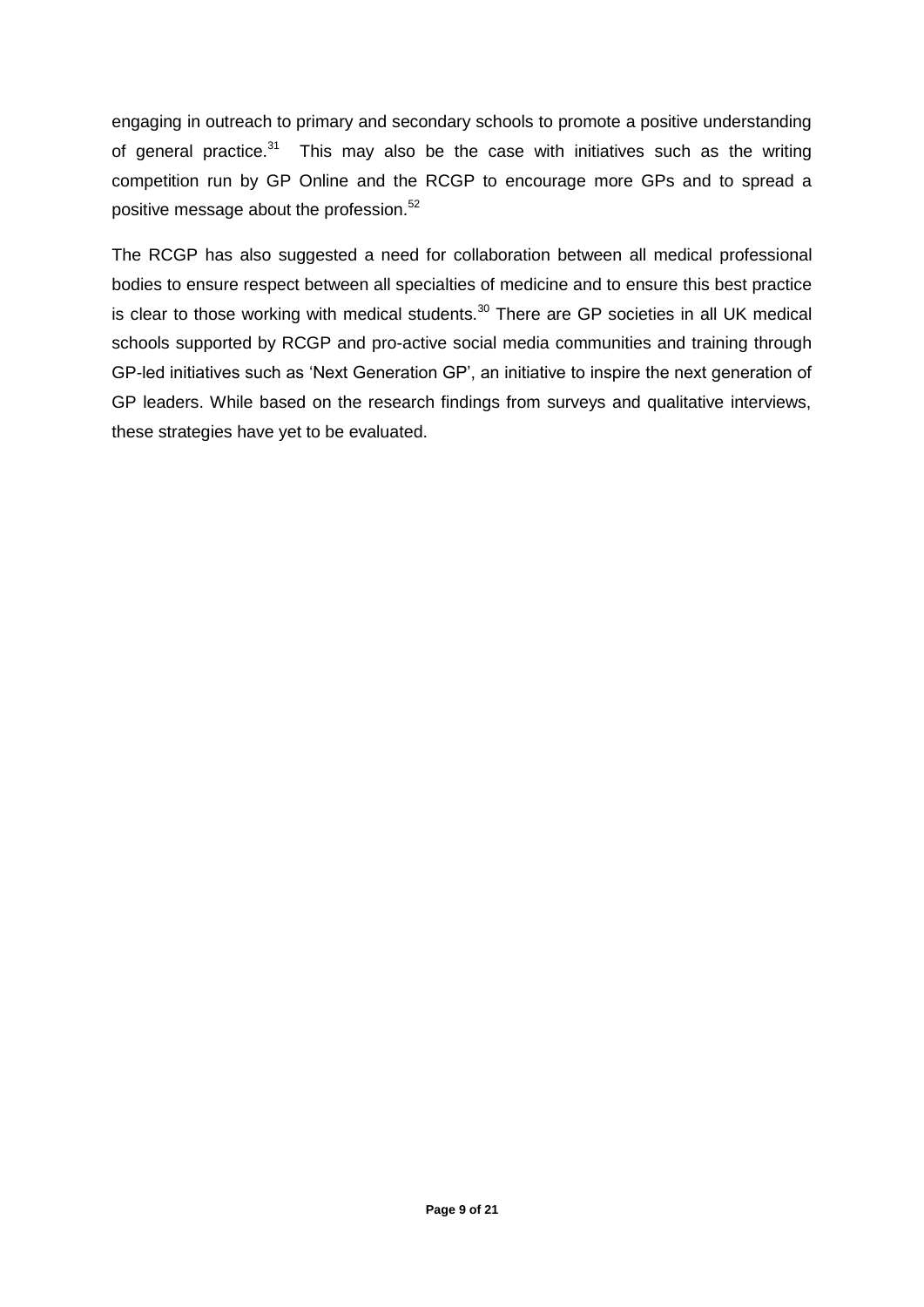#### <span id="page-9-0"></span>**4. 'Plugging the gaps': retention of GPs below retirement age**

Even before retirement age, GPs leave the profession, fail to return after parental leave or choose to practice outside of the UK for a wide range of reasons. Research has been carried out on the reasons why so many GPs are leaving the profession well below retirement age and why this figure is rising with 13.5% of GPs under the age of fifty planning to leave direct patient care in the next five years.<sup>20</sup> Existing studies report a complex range of factors influencing GPs' decisions, including: organisational change, clash of values, increasing workload, negative portrayal in the media, workplace issues and lack of support<sup>53</sup>. An alternative research approach involved a qualitative 'netnography' study where the range of comments made by GPs in a widely read online publication also found similar complexity of factors underpinned their views on changes to health policy.<sup>54</sup> While these comments related to the expected concerns around workload demands, other factors also came into play such as their perceived value as a profession, feelings of autonomy over their work and perceived lack of support from leaders. There is some suggestion from the research that the lack of funding for UK general practice may make working abroad more appealing.<sup>6 55</sup> Other work indicates that problems with retention of doctors within high-income countries may be attributable to a new generation of doctors who have experience of limited resources in their own health service but perceive other countries as better resourced and able to satisfy their preference for a better work and life balance.<sup>17</sup>

GP workload is critical<sup>39 56</sup> and a comprehensive evaluation of the effectiveness of the 10 High Impact Action plan to increase capacity in GP practices by reducing workload and spreading the best innovations has yet to be completed.<sup>57</sup> A review by the RCGP found that GPs reported difficulty finding time to implement the actions due to immediate workload pressures and felt that stronger supporting evidence was needed for some of the 10 actions. Changes to day to day GP workload by using administrative staff for various tasks such as correspondence, prescriptions and other tasks showed promise in some of the vanguard sites. Other actions such as reception staff, websites and other professionals directing patients to the most appropriate professional when a GP isn't needed (active signposting), developing the team, supporting self-care (where patients manage common conditions such as colds without needing GP time) and social prescribing (patients who may need support for social isolation or anxiety through community organisations) also showed positive signs to increasing capacity and were broadly welcomed by GPs. Clearly further evaluation of all of these actions is needed, some are being widely advocated such as social prescribing but the evidence remains weak. $58$  The actions not appearing to have an impact on workload were new consultation types, reducing 'did not attends' and personal productivity with GPs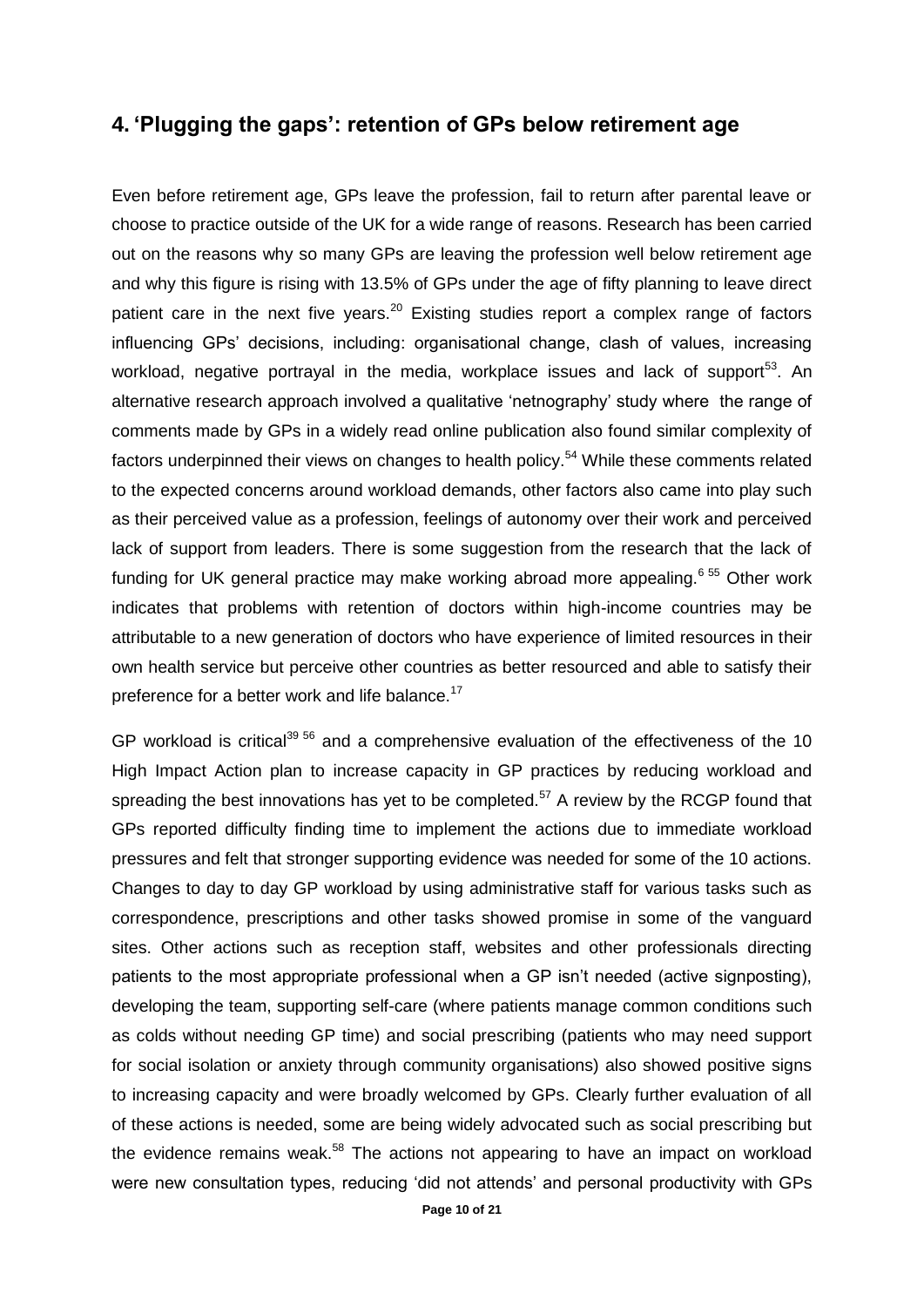showing some resistance to these. GP surveys continue to highlight excessive workloads with more female doctors reporting this impacts on care.<sup>39</sup> One study using qualitative interviews with GPs showed some promising findings around their strategies to cope with workload. This study found GPs were actively engaging in managing workload using innovative local strategies and showed resilience in dealing with the increasing demands of general practice while still calling for increased investment and recruitment.<sup>59</sup> There are signs that finances are now being committed in response to these concerns with NHS England introducing a £10m regional fund to offer additional support for newly qualified GPs, those within the first five years of practice or those seriously considering leaving. $60$ 

There are no studies that have evaluated any strategies to reduce the numbers of GP leaving the profession below retirement age although there are indications of why they may be leaving from survey and qualitative interview studies. These studies have suggested several strategies that may help such as slowing the pace of administrative change to protect face-to-face patient contact.<sup>61</sup> There are also suggestions around maintaining the individual's job interest by enabling GPs to develop a portfolio career or a sub-specialisation, echoing qualitative findings that job satisfaction is more important than income to GPs. $^{24\,33}$  A qualitative study looking specifically at why people leave the profession early and what might retain them found that GPs benefitted from clarified roles and expectations within general practice, wishing to feel valued and listened to when planning healthcare delivery and be more supported with risk management and maintaining patient contact.<sup>62</sup> Interestingly a survey asking about the next five years indicates many GPs wishing to work as a partner within a GP organisation or as a portfolio GP.<sup>39</sup> However, GP partner vacancies remain high with locums being hired to cover long-term employment vacancies.<sup>39</sup> None of these suggested strategies have to our knowledge so far been evaluated but they offer insight into the reasons for leaving the profession much earlier than expected.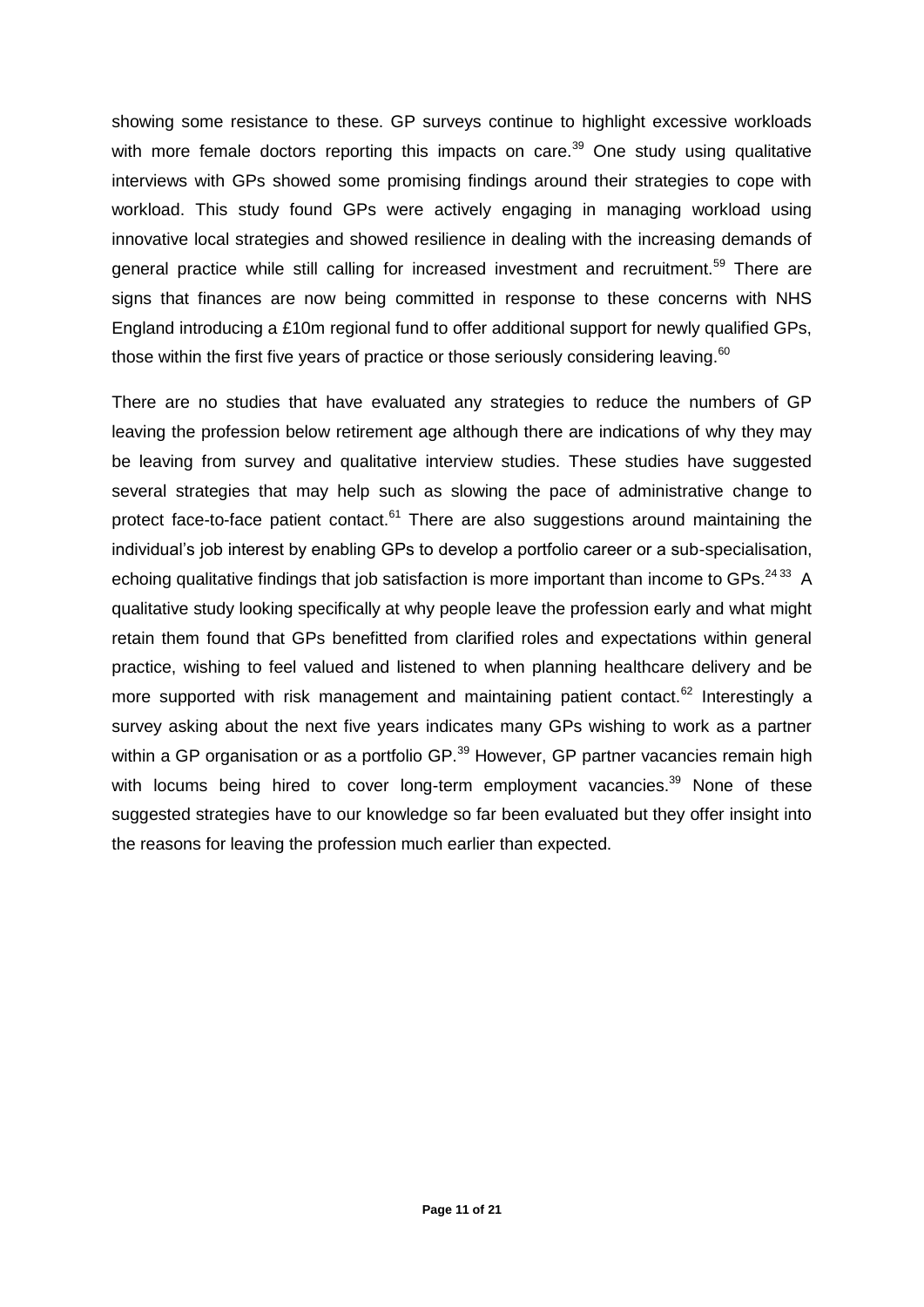### <span id="page-11-0"></span>**5. 'Plugging the gaps': retention for GPs nearing retirement age**

The high proportion of experienced GPs who are nearing retirement age and intending to retire early will impact greatly on the workforce. We found that many of the reasons for leaving the profession before retirement age were similar to the reasons found in survey and qualitative interview studies of older GPs. There was no evidence that any studies had evaluated the effectiveness of strategies to reduce retirement numbers in this population since the review in 2016 $25$ .

The ninth national GP Worklife Survey  $(2018)^{20}$  found that for 60% of those aged over 50 years, there was a considerable or high likelihood of leaving direct patient care. This much earlier pattern of retirement indicates a cultural shift from the 1980s when GPs indicated that their likely retirement would be after 65 years of age. $63$  The most likely factors reported to encourage later retirement were reduced hours and administrative duties as well as protected pension rights rather than purely financial incentives. $63$  The factors affecting job satisfaction for GPs are reported as work pressures, too much stress, too high a workload.<sup>64</sup>  $65$  This is not purely a UK problem as a study of reasons for early retirement in the Netherlands also found that workload reduction was the most important factor in retirement decisions.<sup>66</sup> A qualitative study carried out in England of GPs aged 50-60 years also highlighted other reasons for early retirement. One of the key messages reported by GPs was the feeling of doing an (almost) 'undoable' job, pessimism about the future of general practice as well as being financially able to retire.<sup>14</sup> In 2016 following changes to pension taxes, there was evidence that GPs were being financially penalised by continuing to pay into the NHS pension system. The more GPs paid in, the higher the rates of tax became. This change meant GPs were forced to take early retirement to avoid these financial penalties.<sup>67</sup> Many GPs found it was in their interest to draw down their pension early, have a '24-hour retirement', then continue to work.

There is no evidence that strategies have been evaluated to reduce early retirement although recommendations from surveys and interview studies indicate a need to consider reductions to workload, improved change management skills, greater consideration of the health and well-being of GPs as well as improving wider morale and confidence in general practice.<sup>14</sup> However, 'GP Career Plus', is a new strategy being implemented as a pilot project for twelve months in 10 areas nationally to offer flexibility and support to GPs who are about to leave general practice; this scheme will be evaluated in 2018. $^{68}$  The idea of 'GP Career Plus' is to increase clinical capacity by offering clinical support, carrying out a specific and limited clinical role, as well as offering more strategic leadership, mentoring and training.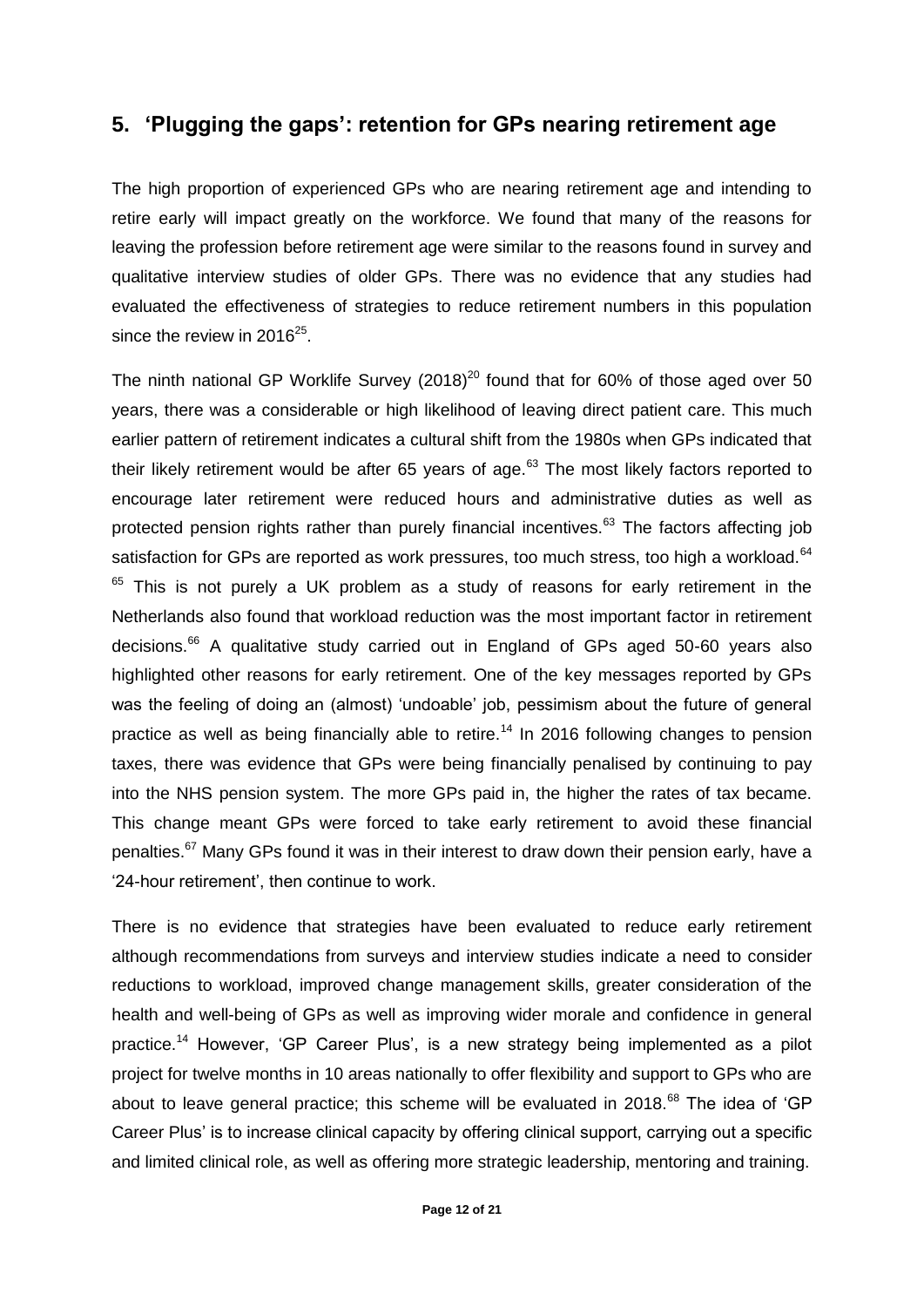## <span id="page-12-0"></span>**6. 'Plugging the gaps': GPs returning to work**

Although the 2016 review focussed on recruitment and retention, this follow-up review additionally considered the evidence around return to work. There are indications that a lack of support may have a particular impact on female doctors, returning to work after having children. We know that 65% of doctors entering GP training are female and 40% of the women who leave practice each year are under the age of 40. $^{69}$  It is therefore important to consider whether there is sufficient support or incentive for women returning to work after maternity leave. There is some evidence that parenthood, for both male and female doctors, has a major influence when considering career choices and working in general practice is generally perceived as family friendly.<sup>70</sup> Whether or not GPs are having families there is a growing demand for better work-life balance with an increased trend for both men and women to work part-time and be salaried.<sup>71</sup> It may be that any ill-health or caring responsibility could lead to individuals leaving the profession. Any extended period of time away from practice requires appraisal and re-validation which can be an additional difficulty when returning to work and this varies between organisations.<sup>72</sup>

There are several strategies being implemented with the aim of improving retention and return to work of GPs, for both those nearing retirement age and those who are younger. One research study evaluated two specific strategies, one 'Retainer' scheme aiming to preserve the skills of doctors by supporting them to reduce clinical commitment and workload (mainly for carer or health reasons) without a complete career break, the other 'Induction and Refresher' scheme aiming to reintroduce GPs to practice following career breaks and as an entry for EU doctors.<sup>73</sup> The evaluation found that the subsequent GP working years of people involved in these programmes resulted in good value for money. However, analysis of the numbers by the British Medical Association indicates a slow uptake<sup>74</sup> of the 'Retainer scheme' with more GPs quitting the profession than are on the scheme<sup>75</sup> resulting in calls for increased promotion of these types of retention initiatives.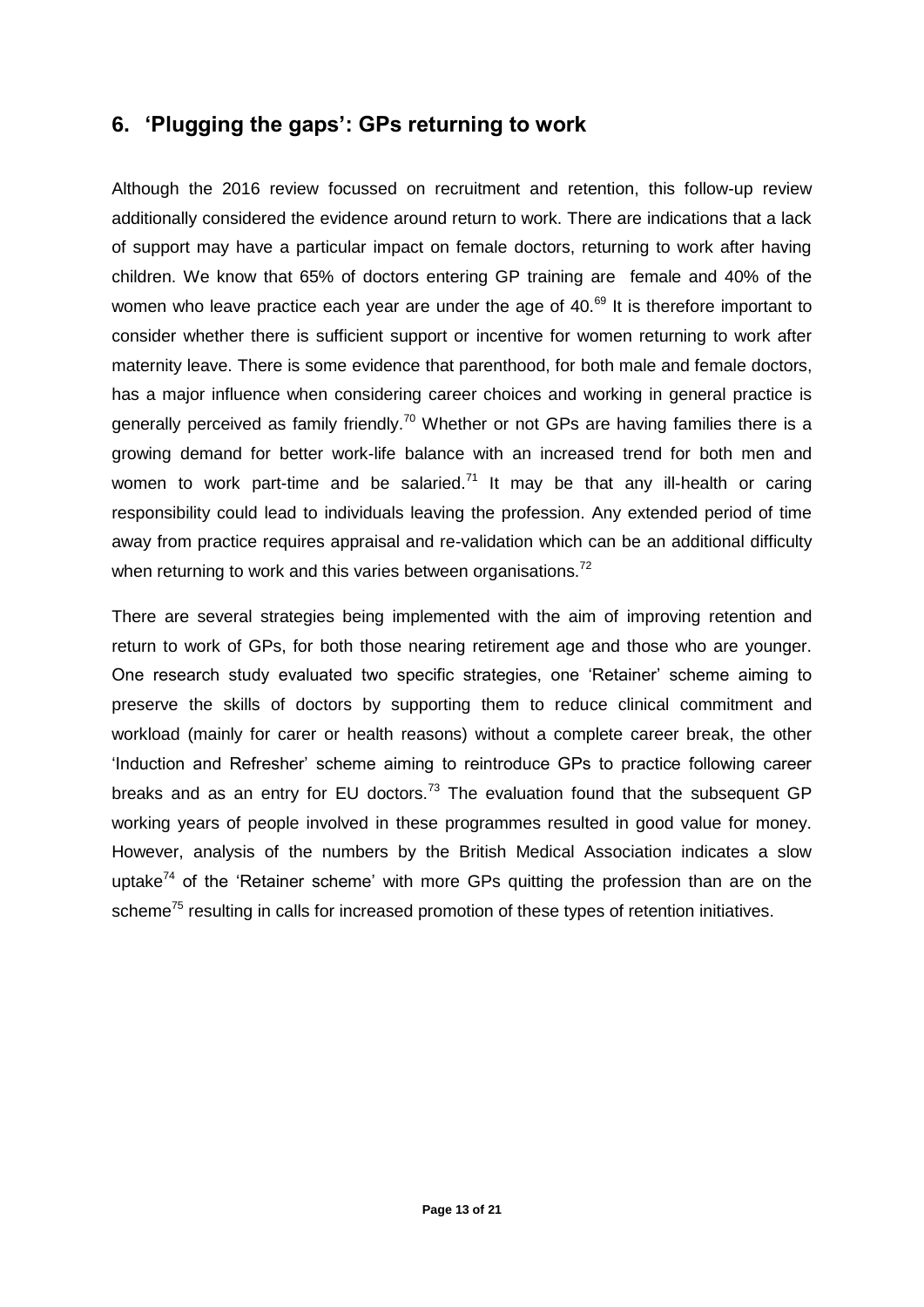## <span id="page-13-0"></span>**7. Conclusions**

The number of policy documents, reports and editorials related to general practice in England is extensive and the challenges and concerns relating to the workforce are welldocumented including those of the impact of workforce demographic changes. Surprisingly the number of research studies evaluating strategies to improve recruitment, retention and return to the GP workforce is low. Moreover, these strategies require robust evaluation to improve the evidence-base around GP workforce challenges. This review has found:

- A range of factors is leading to the decreasing number of GP recruits (e.g. perceptions of general practice as an unpopular medical career choice, a negative portrayal of general practice in medical schools and in society generally and a perception of less potential for career progression);
- A number of strategies to improve early orientation towards GP recruitment has been suggested, (e.g. improved funding for clinical placements, encouragement of respect between medical professionals, inspiring GP role models and leaders, improving the public image of general practice through outreach work in schools and with the public);
- A range of factors is leading to GPs to leave the profession, including an unmanageable workload with poor support and constant organisational change, a perception that the profession not valued, a perceived lack of autonomy and support. Additionally, changes to work visas and regulatory requirements may affect GPs from abroad which may change according to government policies;
- Strategies to improve retention relate to trying to increase capacity and reduce workload, encourage variation in working life through portfolio careers and subspecialisms as well as greater support for those wishing to change their clinical workload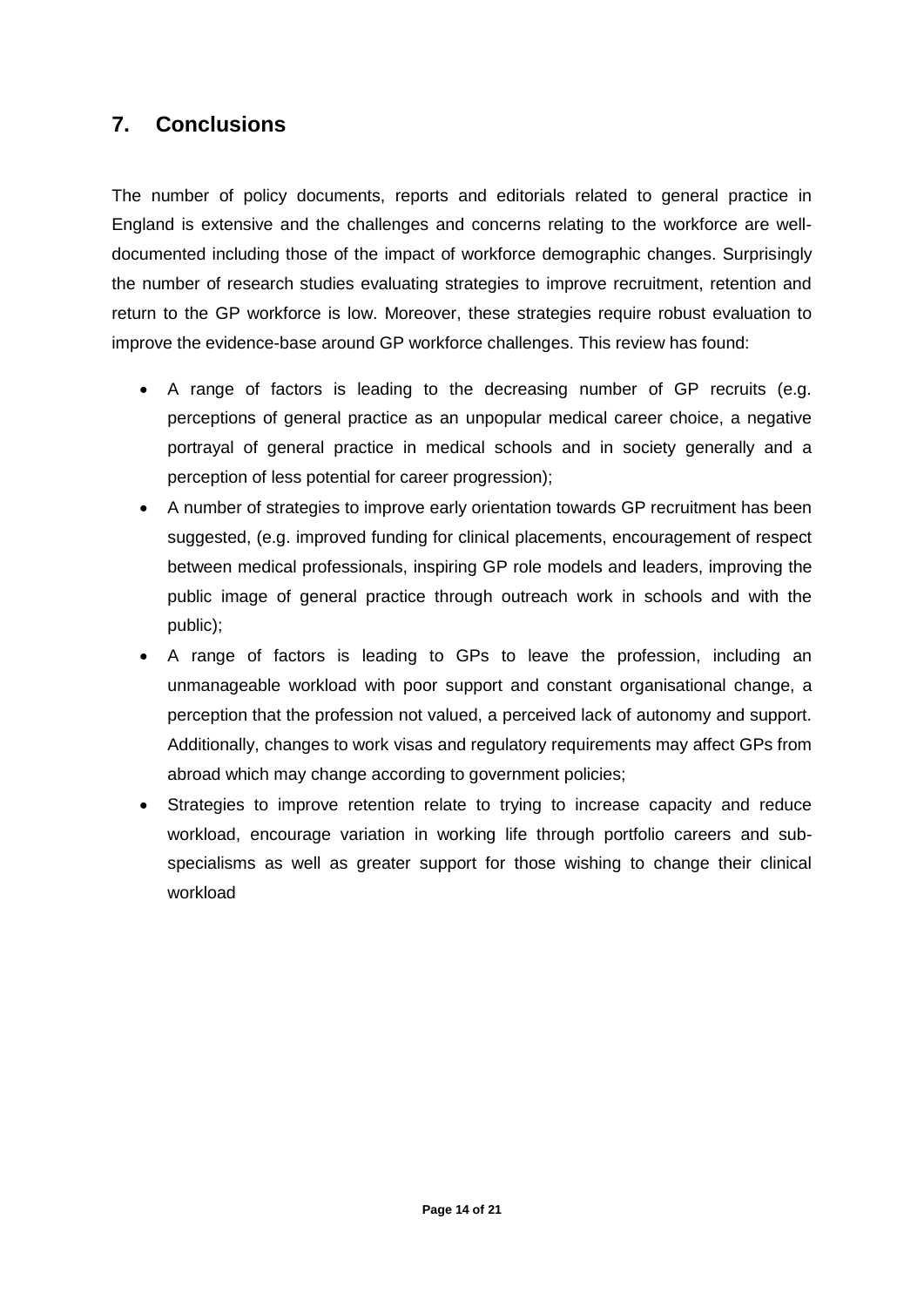## <span id="page-14-0"></span>**8. Considerations for Greater Manchester (GM)**

This report will inform an evaluation which is seeking to describe the GP demographic in the GM region and identify key factors affecting the recruitment and retention of GPs here and strategies that may address associated challenges. It is important to consider how the factors identified in this report apply to the GM context. One particularly pertinent issue is that related to workload, as this is a key reported factor in the retention of GPs.

GM's public health economy indicates some particular challenges that are likely to have an impact on workloads in primary care:

- Significant health inequalities and deprivation both within the GM region and when compared to the rest of England<sup>76</sup>
- An increasing population across all age ranges as well as an increase in the older age range $^{77}$
- Life expectancy is lower than the average in England with poorer levels of good quality health and higher levels of long-term conditions and disability when compared to the rest of England<sup>76</sup>
- **•** Devolution of health care budgets and GP locality based integrated care<sup>76</sup>

The GM HSCP have launched a 5-year plan to improve long-term health outcomes for everyone living in GM.<sup>77</sup> The plan envisages that primary care will drive the transformation of community based care across organisational boundaries with integrated, multi-disciplinary teams led by GPs. In this changing environment, strategies that could improve retention by trying to increase capacity and reduce workload become particularly salient.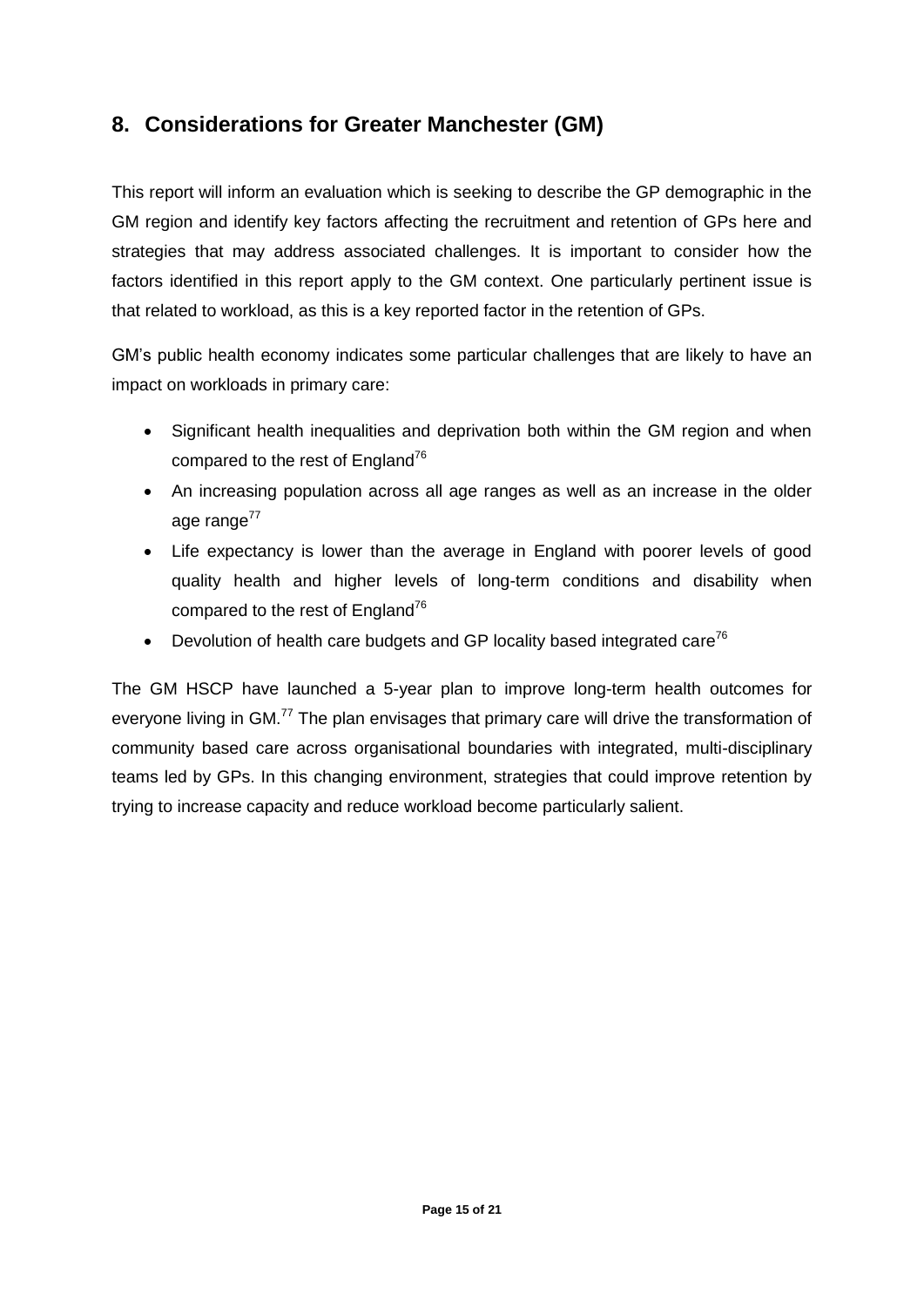### <span id="page-15-0"></span>**9. References**

- 1. Spooner S, Fletcher E, Anderson C, et al. The GP workforce pipeline: increasing the flow and plugging the leaks. *British Journal of General Practice* 2018;68(670):245-46. doi: 10.3399/bjgp18X696125
- 2. Wass V, Gregory S. Not 'just' a GP: a call for action. *British Journal of General Practice* 2017;67(657):148-49. doi: 10.3399/bjgp17X689953
- 3. Madan A, Manek N, Gregory S. General practice: the heart of the NHS. *British Journal of General Practice* 2017;67(657):150-51. doi: 10.3399/bjgp17X689965
- 4. Marshall M. A Precious Jewel The Role of General Practice in the English NHS. *New England Journal of Medicine* 2015;372(10):893-97. doi: 10.1056/NEJMp1411429
- 5. Baird B, Charles A, Honeyman M, et al. Understanding pressures in general practice: King's Fund London 2016.
- 6. Roland M, Everington S. Tackling the crisis in general practice. *Bmj-British Medical Journal* 2016;352 doi: 10.1136/bmj.i942
- 7. Foot C, Sonola L, Bennett L, et al. Managing quality in community health care services 2014. https:/[/www.kingsfund.org.uk/sites/default/files/field/field\\_publication\\_file/managing](http://www.kingsfund.org.uk/sites/default/files/field/field_publication_file/managing-quality-in-community-health-care-services.pdf)[quality-in-community-health-care-services.pdf.](http://www.kingsfund.org.uk/sites/default/files/field/field_publication_file/managing-quality-in-community-health-care-services.pdf)
- 8. Centre for Workforce Intelligence. In-depth review of the general practitioner workforce. 2014.
- 9. Health Education England (HEE) Commission on GP workforce. Securing the future GP workforce - delivering the mandate on GP expansion. 2014. https:/[/www.hee.nhs.uk/sites/default/files/documents/GP-Taskforce-report.pdf.](http://www.hee.nhs.uk/sites/default/files/documents/GP-Taskforce-report.pdf)
- 10. Hobbs FDR, Bankhead C, Mukhtar T, et al. Clinical workload in UK primary care: a retrospective analysis of 100 million consultations in England, 2007-14. *Lancet* 2016;387(10035):2323-30. doi: 10.1016/s0140-6736(16)00620-6
- 11. NHS Digital. [Available from: https://data.gov.uk/publisher/nhs-digital accessed 23rd November 2017.
- 12. UK Foundation Programme. Foundation School Recruitment Stats and Facts. 2017; (Foundation School 2017\_Recruitment\_Stats\_and\_Facts.pdf). (accessed February 14th 2018).
- 13. Fletcher E, Abel GA, Anderson R, et al. Quitting patient care and career break intentions among general practitioners in South West England: findings of a census survey of general practitioners. *Bmj Open* 2017;7(4) doi: 10.1136/bmjopen-2017-015853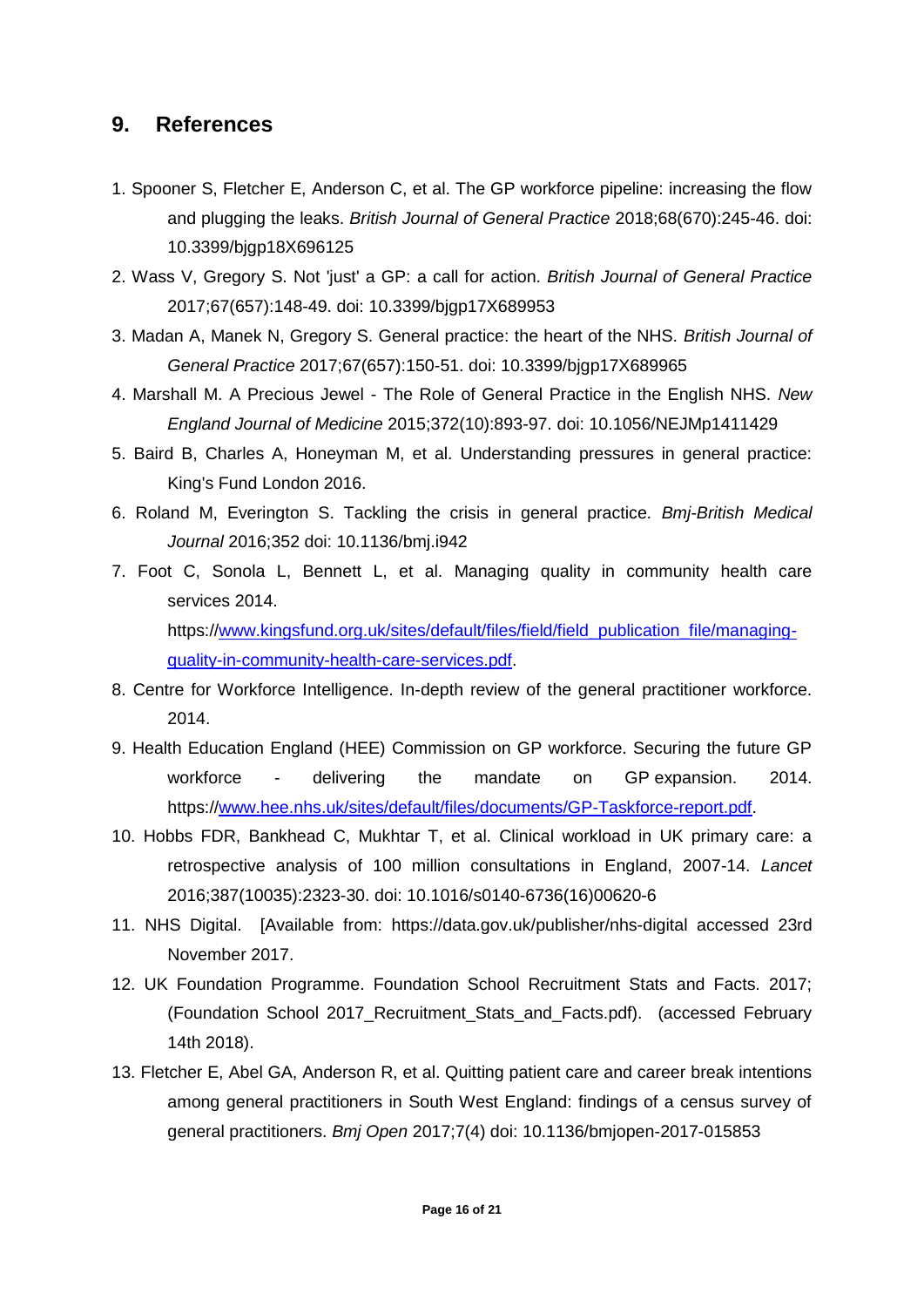- 14. Sansom A, Calitri R, Carter M, et al. Understanding quit decisions in primary care: a qualitative study of older GPs. *Bmj Open* 2016;6(2):e010592-e92. doi: 10.1136/bmjopen-2015-010592
- 15. Bostock N. GP Online, 2018.
- 16. Lambert TW, Smith F, Goldacre MJ. Career specialty choices of UK medical graduates of 2015 compared with earlier cohorts: questionnaire surveys. *Postgrad Med J* 2018 doi: 10.1136/postgradmedj-2017-135309
- 17. Humphries N, Crowe S, Brugha R. Failing to retain a new generation of doctors: qualitative insights from a high-income country. *Bmc Health Serv Res* 2018;18(1):144-44. doi: 10.1186/s12913-018-2927-y
- 18. Goddard M, Gravelle H, Hole A, et al. Where did all the GPs go? Increasing supply and geographical equity in England and Scotland. *Journal of Health Services Research & Policy* 2010;15(1):28-35. doi: 10.1258/jhsrp.2009.009003
- 19. Esmail A, Panagioti M, Kontopantelis E. The potential impact of Brexit and immigration policies on the GP workforce in England: a cross-sectional observational study of GP qualification region and the characteristics of the areas and population they served in September 2016. *Bmc Medicine* 2017;15 doi: 10.1186/s12916-017-0953-y
- 20. Gibson J, Sutton M, Spooner S, et al. Ninth National GP Worklife Survey 2017 2018. (accessed 13th June 2018).
- 21. NHS England. *General Practice Forward View*. 2016; 2017(23rd November). https:/[/www.england.nhs.uk/wp-content/uploads/2016/04/gpfv.pdf.](http://www.england.nhs.uk/wp-content/uploads/2016/04/gpfv.pdf)
- 22. Primary Care Workforce Commission. The future of primary care: creating teams for tomorrow. *London: Primary Care Workforce Commission* 2015
- 23. Nelson P, Martindale A-M, McBride A, et al. Skill-mix change and the general practice workforce challenge: British Journal of General Practice, 2018.
- 24. Marchand C, Peckham S. Addressing the crisis of GP recruitment and retention: a systematic review. *British Journal of General Practice* 2017;67(657):E227-E37. doi: 10.3399/bjgp17X689929
- 25. Peckham S, Marchand C, Peckham A. General practitioner recruitment and retention: an evidence synthesis. Final report. 2016. (accessed 10 May 2018).
- 26. Verma P, Ford JA, Stuart A, et al. A systematic review of strategies to recruit and retain primary care doctors. *Bmc Health Serv Res* 2016;16 doi: 10.1186/s12913-016-1370- 1
- 27. Svirko E, Goldacre MJ, Lambert T. Career choices of the United Kingdom medical graduates of 2005, 2008 and 2009: Questionnaire surveys. *Medical Teacher* 2013;35(5):365-75. doi: 10.3109/0142159x.2012.746450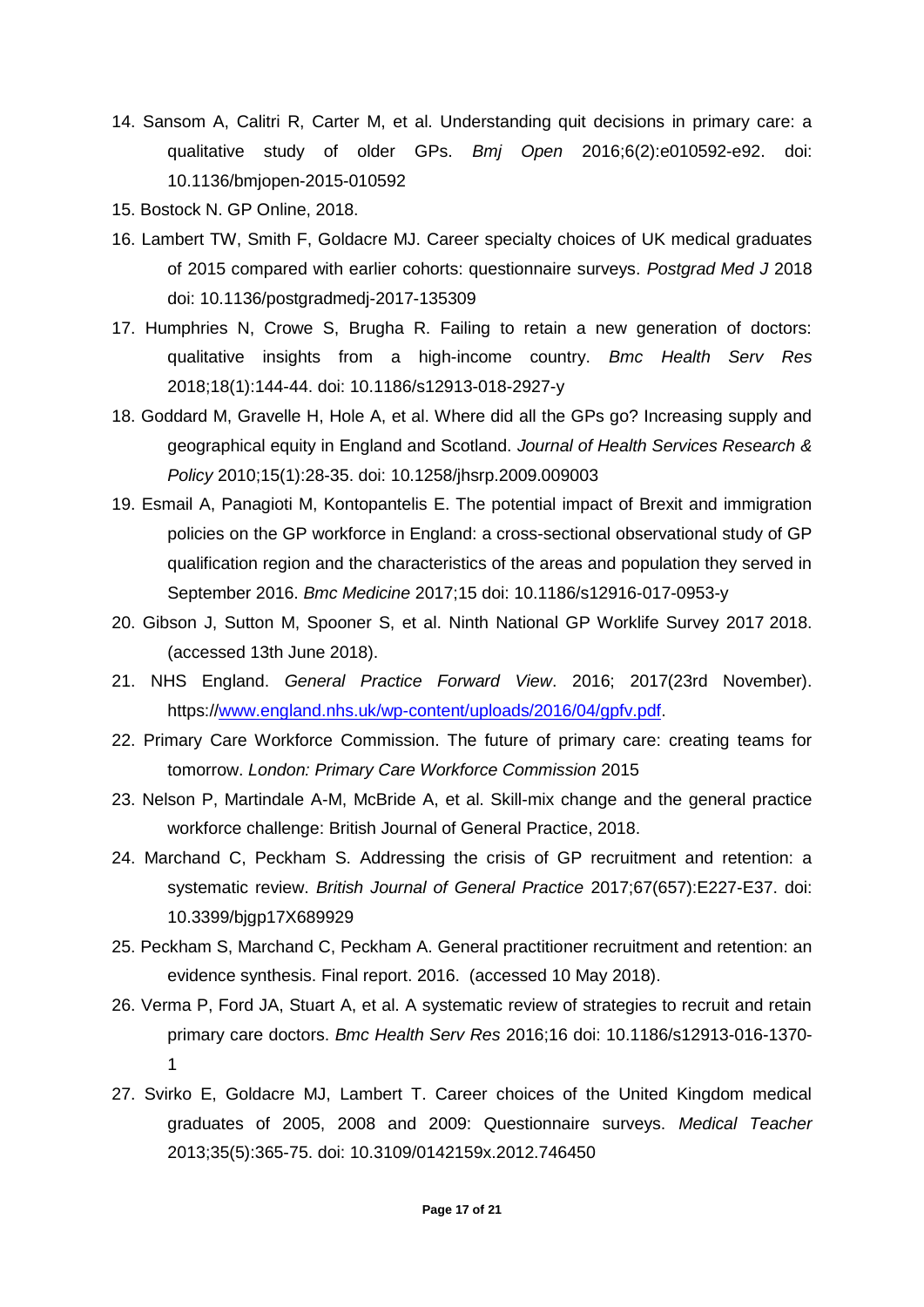- 28. Spooner S, Pearson E, Gibson J, et al. How do workplaces, working practices and colleagues affect UK doctors' career decisions? A qualitative study of junior doctors' career decision making in the UK. *Bmj Open* 2017;7(10) doi: 10.1136/bmjopen-2017- 018462
- 29. Royal College of General Practitioners and Medical Schools Council. Destination GP. 2017.
- 30. Wass V, Gregory S, Petty-Saphon K. By choice—not by chance: supporting medical students towards future careers in general practice. London: Health Education England and the Medical Schools Council, 2016.
- 31. Alberti H, Banner K, Collingwood H, et al. 'Just a GP': a mixed method study of undermining of general practice as a career choice in the UK. *Bmj Open* 2017;7(11):e018520.
- 32. Merrett A, Jones D, Sein K, et al. Attitudes of newly qualified doctors towards a career in general practice: a qualitative focus group study. *British Journal of General Practice* 2017;67(657):E253-E59. doi: 10.3399/bjgp17X690221
- 33. Dale J, Russell R, Scott E, et al. Factors influencing career intentions on completion of general practice vocational training in England: a cross-sectional study. *Bmj Open* 2017;7(8) doi: 10.1136/bmjopen-2017-017143
- 34. Spooner S. Unfashionable tales: narratives about what is (still) great in NHS general practice. *British Journal of General Practice* 2016;66(643):E136-E42. doi: 10.3399/bjgp16X683401
- 35. Gale TCE, Lambe PJ, Roberts MJ. Factors associated with junior doctors' decisions to apply for general practice training programmes in the UK: secondary analysis of data from the UKMED project. *Bmc Medicine* 2017;15 doi: 10.1186/s12916-017-0982-6
- 36. Elston M. Women and medicine: the future. London: Royal College of Physicians, 2009.
- 37. Crompton R, Lyonette C. Women's Career Success and Work-life Adaptations in the Accountancy and Medical Professions in Britain. *Gender Work and Organization* 2011;18(2):231-54. doi: 10.1111/j.1468-0432.2009.00511.x
- 38. Lambert T, Goldacre M. Trends in doctors' early career choices for general practice in the UK: longitudinal questionnaire surveys. *The British journal of general practice : the journal of the Royal College of General Practitioners* 2011;61(588):e397-403. doi: 10.3399/bjgp11X583173
- 39. British Medical Association. British Medical Association Survey of GPs in England Full Report. *BMA-Survey-of-GPs-in-England-Final-reportpdf* 2017.
- 40. General Medical Council. The State of Medical Education and Practice in the UK Report: Report, 2012.
- 41. Baker C. NHS staff from overseas: statistics. *House of Commons Library, London* 2017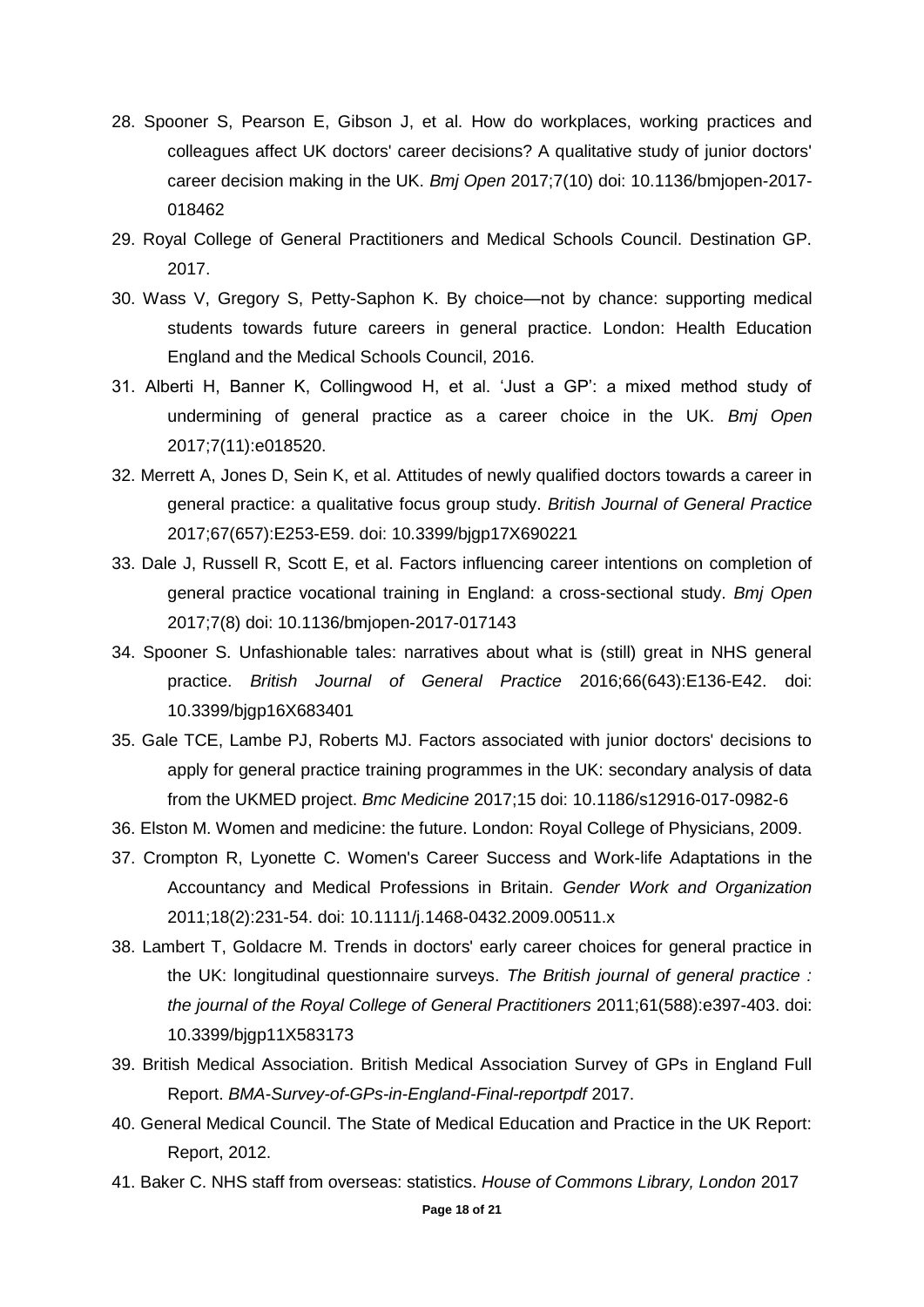- 42. Rimmer A. Home Office scraps cap on doctors' visas: British Medical Journal Publishing Group, 2018.
- 43. Rimmer A. NHS expands overseas GP recruitment drive despite slow progress so far. *Bmj-British Medical Journal* 2017;358 doi: 10.1136/bmj.j3968
- 44. NHS England General Practice Workforce Programme Team. Expansion of the GP international recruitment programme. 2017.
- 45. Snow-Miller R. Building the workforce—the new deal for general practice: NHS England, Health Education England, British Medical Association and Royal College of General Practitioners. Available at https://www. england. nhs. uk/commissioning/wpcontent/uploads/sites/12/2015/01/building-the-workforce-newdeal-gp. pdf [Accessed 10 August 2016], 2015.
- 46. Crampton PES, McLachlan JC, Illing JC. A systematic literature review of undergraduate clinical placements in underserved areas. *Medical Education* 2013;47(10):969-78. doi: 10.1111/medu.12215
- 47. Illing J, van Zwanenberg T, Cunningham WF, et al. Preregistration house officers in general practice: review of evidence. *British Medical Journal* 2003;326(7397):1019- 22. doi: 10.1136/bmj.326.7397.1019
- 48. Jones MM, Bashir N, Purushotham N, et al. Universities and primary care organisations working together to recruit GPs: a qualitative evaluation of the Enfield clinical teaching fellow programme. *BJGP Open* 2018:bjgpopen18X101361.
- 49. Bregazzi R, Harrison J. Committing to partnership. *Education for Primary Care* 2002;13(1):42-47.
- 50. Thompson K, Ahmed H, Butler CC, et al. The Academic Fellows Scheme in South Wales (UK): a response to the inverse care law. *Education for Primary Care* 2015;26(3):197-200.
- 51. Hull SA, Tissier J, Moser K, et al. Lessons from the London Initiative Zone Educational Incentives funding: associations between practice characteristics, funding and courses undertaken. *British Journal of General Practice* 2000;50(452):183-87.
- 52. Bower E. Enter the GP online and RCGP Choosing General Practice writing competition 2017 [Available from: https://www.gponline.com/enter-gponline-rcgp-choosinggeneral-practice-writing-competition/article/1447012.
- 53. Dayan M, Arora S, Rosen R, et al. Is general practice in crisis. *London: The Nuffield Council* 2014
- 54. Elvey R, Voorhees J, Bailey S, et al. GPs' views of health policy changes: a qualitative 'netnography' study of UK general practice online magazine commentary. *British Journal of General Practice* 2018 doi: 10.3399/bjgp18X696161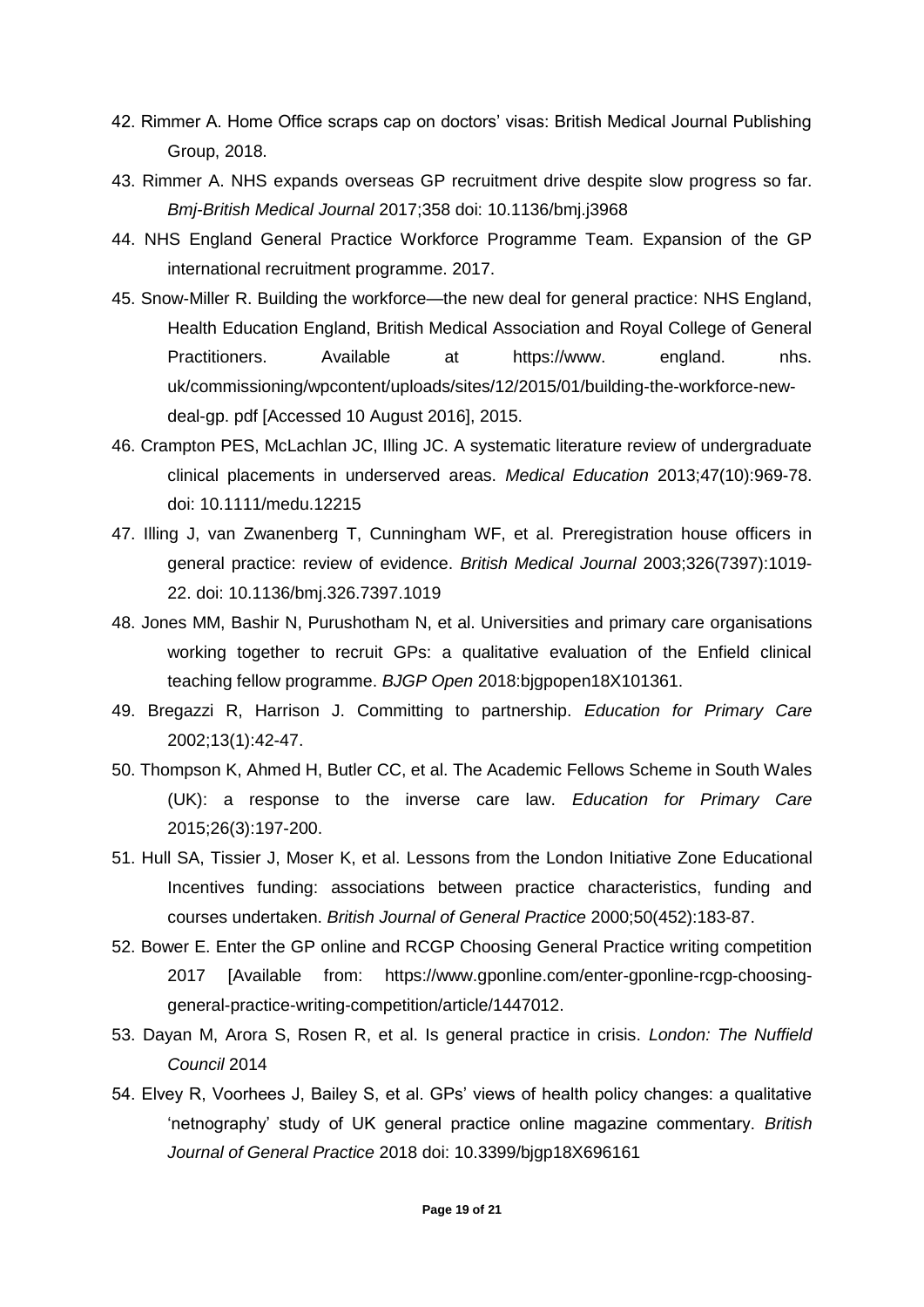- 55. Davies E. Tackling the crisis in General Practice abolishing unnecessary bureaucracy in general practice. *Bmj-British Medical Journal* 2016;352 doi: 10.1136/bmj.i1330
- 56. British Medical Association Health Policy and Economic Research Unit. BMA quarterly tracker survey An extract of responses from GPs. 2014. (accessed 15th February 2018).
- 57. Royal College of General Practitioners. Spotlight on the 10 High Impact Actions. 2018. (accessed May 9th 2018).
- 58. Bickerdike L, Booth A, Wilson PM, et al. Social prescribing: less rhetoric and more reality. A systematic review of the evidence. *Bmj Open* 2017;7(4) doi: 10.1136/bmjopen-2016-013384
- 59. Fisher RFR, Croxson CHD, Ashdown HF, et al. GP views on strategies to cope with increasing workload: a qualitative interview study. *British Journal of General Practice* 2017;67(655):E148-E56. doi: 10.3399/bjgp17X688861
- 60. NHS England. NHS England announces new £10 million fund to help retain GPs. https://www.england.nhs.uk/2018/05/nhs-england-announces-new-10-million-fund-tohelp-retain-gps/, 2018.
- 61. Doran N, Fox F, Rodham K, et al. Lost to the NHS: a mixed methods study of why GPs leave practice early in England. *British Journal of General Practice* 2016;66(643):E128-E35. doi: 10.3399/bjgp16X683425
- 62. Sansom A, Terry R, Fletcher E, et al. Why do GPs leave direct patient care and what might help to retain them? A qualitative study of GPs in South West England. *Bmj Open* 2018;8(1):e019849.
- 63. Luce A, van Zwanenberg T, Firth-Cozens J, et al. What might encourage later retirement among general practitioners? *Journal of management in medicine* 2002;16(4-5):303- 10. doi: 10.1108/02689230210445112
- 64. Hobbs F, Bankhead C, Mukhtar T. on behalf of the National Institute for Health Research School for Primary Care Research. Clinical workload in UK primary care: a retrospective analysis of 100 million consultations in England, 2007–14. *Lancet* 2016;387(10035):2323-30.
- 65. Sibbald B, Bojke C, Gravelle H. National survey of job satisfaction and retirement intentions among general practitioners in England. *Bmj* 2003;326(7379):22.
- 66. Van Greuningen M, Heiligers PJM, Van der Velden LFJ. Motives for early retirement of self-employed GPs in the Netherlands: a comparison of two time periods. *Bmc Health Serv Res* 2012;12 doi: 10.1186/1472-6963-12-467
- 67. Lind S. GPs retiring early due to pension pot limits, says NHS England official. *Pulse online* 2016.